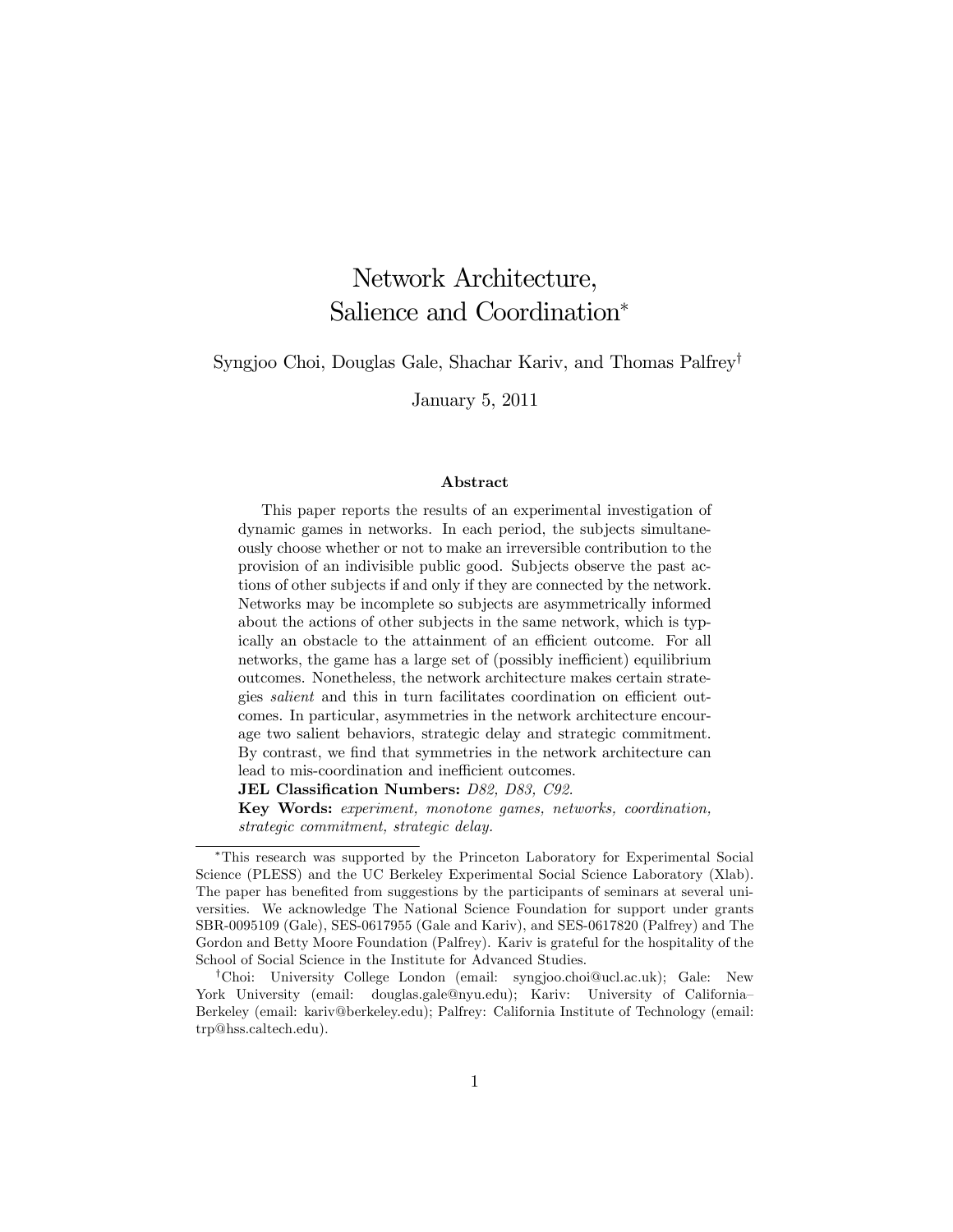# 1 Introduction

A perennial question in economics concerns the conditions under which individuals coordinate to achieve an efficient outcome. One of the obstacles to efficiency is the presence of asymmetric information, which typically prevents the attainment of the first best. In this paper, by contrast, we find that a particular type of asymmetric information can improve efficiency by allowing subjects in an experimental setting to coordinate on a salient outcome. In the experimental design, subjects are part of a network and can only observe the actions of subjects to whom they are connected through the network. Our goal is to identify the impact of network architecture on the efficiency and dynamics of behavior.

We study a simple *monotone game* that is naturally interpreted as a steplevel, or threshold, public good game. Players make voluntary contributions to the provision of an indivisible public good, which is provided if and only if the contributions equal or exceed the cost. The players' contributions are irreversible and, in particular, are not returned to the players even if the public good is not provided. A player's payoff equals the sum of his consumption of the public good and his consumption of the private good.<sup>1</sup>

More specifically, in the game we study there are three players. Each player is endowed with a single indivisible token. The game is divided into three periods. In each period, the uncommitted players simultaneously choose whether or not to contribute to the provision of the public good. The cost of the public good is assumed to be two tokens. If the public good is provided, each player receives two tokens in addition to the number of tokens retained from his endowment. Since the value of the public good is two tokens, it is always efficient for the good to be provided but each player has an incentive to be a free rider.

To complete the description of the game, we need to specify the information structure, which is represented by a network or *directed graph*. Each player is located at a node of the graph and player  $i$  can observe player  $j$ 's past actions if there is an edge leading from node  $i$  to node  $j$ . The games that make up the various treatments in our experiments differ only with respect to their network architecture. The experiments reported here involve the benchmark three-person empty and complete networks, and all

 $1<sup>1</sup>A$  monotone game is like a repeated game except that actions are irreversible: players are constrained to choose stage-game strategies that are non-decreasing over time. Gale (1995, 2001) demonstrated that this irreversibility structure allows players to make commitments. Every time a player makes a commitment, it changes the structure of the game and the incentives for other players to cooperate.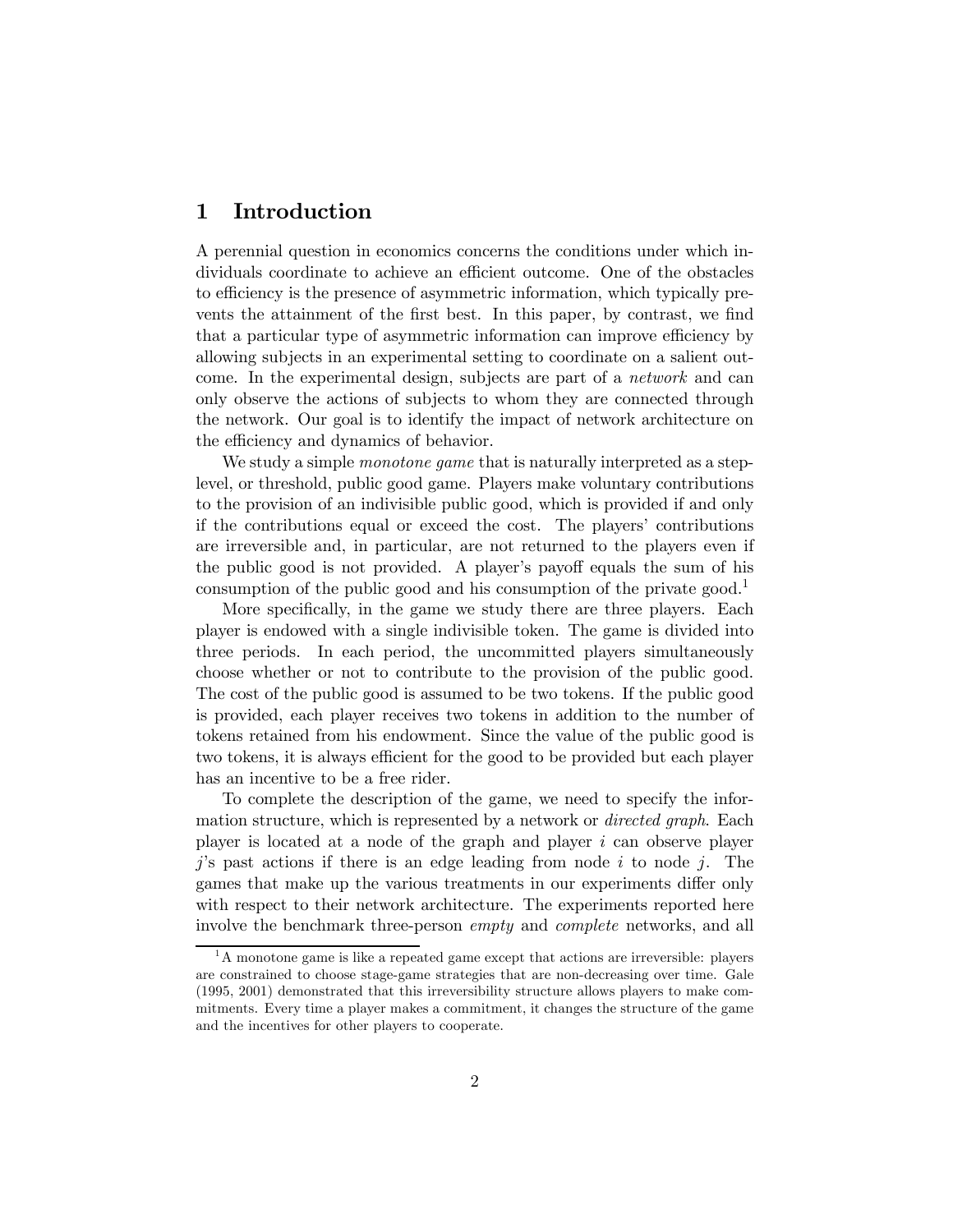three-person networks with one or two edges.

We call the unique 1-edge network the *one-link* network. There are four 2-edge networks, called the line, the star-in, the star-out, and the pair network. The set of networks we consider is illustrated in Figure 1, where an arrow pointing from player  $i$  to player  $j$  indicates that player  $i$  can observe player  $j.<sup>2</sup>$ 

## [Figure 1 here]

The game defined by each of the networks we study has a large number of equilibria and the equilibrium outcomes associated with the one- and twolink networks as well as the complete network are virtually identical. Thus, theory does not provide us with strong predictions about how the various networks will influence the play of the games. Nonetheless, as Figure 2 illustrates, the degree to which subjects coordinate on efficient outcomes (total contribution equals the cost of the good) appear to vary across the different networks.

## [Figure 2 here]

How are we to understand the impact of the network architecture on subjects' behavior and the efficiency of the outcomes? In this paper, we argue that asymmetries in the network architecture makes certain strategies salient. We identify two main ways in which this network architecture gives rise to salient strategies. We call these behaviors *strategic commitment* and strategic delay:

• Strategic commitment: There is a tendency for subjects in certain network positions to make contributions early in the game in order to encourage others to contribute. Clearly, commitment is of strategic value only if it is observed by others. Strategic commitment tends to be observed among *uninformed-and-observed* subjects – subjects in positions where (i) they cannot observe other positions and (ii) they are observed by another position.

 $2$ This set of networks has several non-trivial architectures, each of which gives rise to its own distinctive information flows. To keep the scope of our study within reasonable bounds, we exclude the large set of networks with three, four and five edges. For practical purposes, the networks with zero, one or two edges provide a sufficiently rich set of networks, reveal important features of the game, and illustrate the main features of the complete set of networks.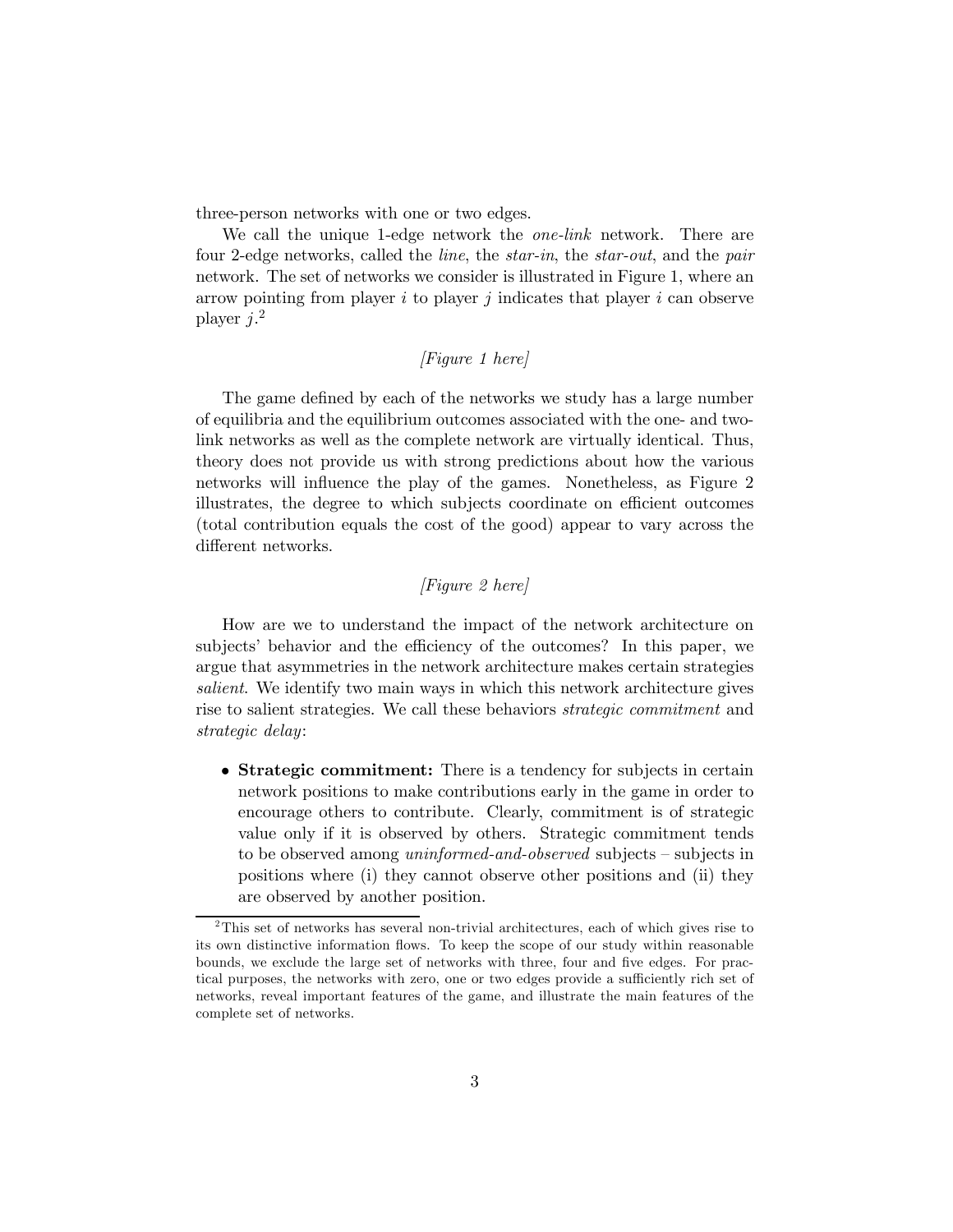• Strategic delay: There is a tendency for subjects in certain network positions to delay their decisions until they have observed a contribution by a subject in another position. Obviously, there is an option value of delay only if the decision depends on the information. Strategic delay tends to be observed among informed-and-unobserved subjects — subjects in positions where (i) they can observe other positions and (ii) they are not observed by another position.

The bottom line is that, in some networks where the degree of coordination is high, the structure of observability make certain behaviors — and possibly certain equilibria – salient.<sup>3</sup> Conversely, some network architectures have the opposite effect, that is, the structure of observability causes problems coordinating on an efficient outcome. Mis-coordination tends to arise in networks where two players are *symmetrically* situated. In symmetric situations, it becomes problematic for two players to know who should go first or, if only one is to contribute, which of two should contribute.

The rest of the paper is organized as follows. The next section describes the properties of the set of sequential equilibria corresponding to each network treatment. Section 3 describes the experimental design and procedures. The results are gathered in Sections 4. Section 5 concludes by discussing the results and relating them to the literature. The paper also includes three data and technical online appendices for the interested reader. Sample experimental instructions are attached in Online Appendix I. Online Appendix II provides a more refined analysis and discussion of the implications of the data for equilibrium behavior. In reporting our results, we pool the data from all experimental sessions and rounds for each network. We provide a detailed discussion of the robustness of the results to subject pools and learning effects in Online Appendix III.

# 2 Properties of equilibrium

The monotone game we study can be interpreted as follows. There are three players indexed by  $i = A, B, C$ , and three periods indexed by  $t =$  $1, 2, 3$ . Each player has an endowment of one indivisible token that he can contribute to the production of a public good. The contribution can be made in any of the three periods, but the decision is irreversible: once a player

<sup>&</sup>lt;sup>3</sup>Our concept of salience, based on structural properties of the game, is quite different from the concept of "psychological" salience introduced by Schelling (1960) as part of his theory of focal equilibria.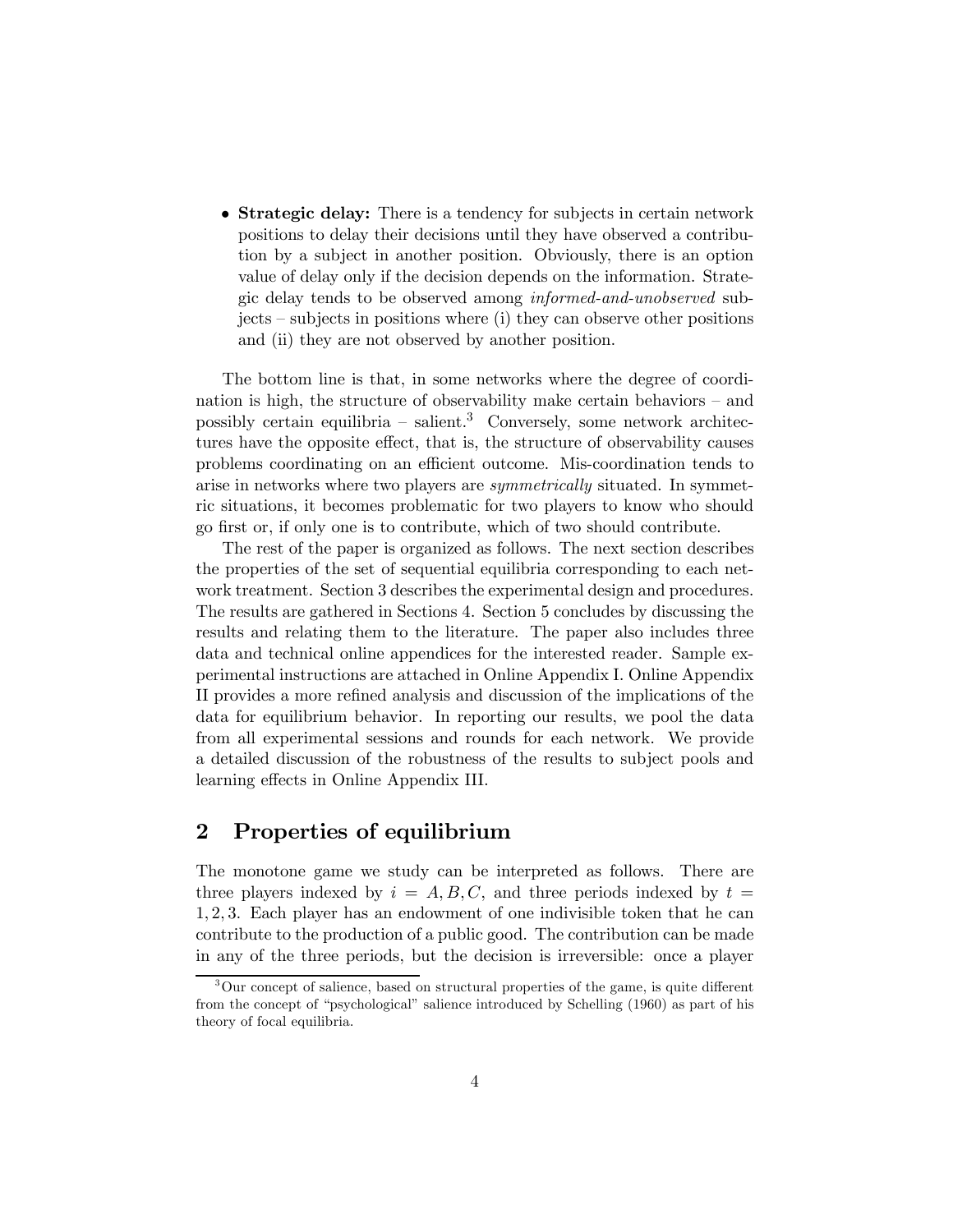has committed his token, he cannot take it back. We assume that the public good is indivisible and costs two tokens to produce. The good is provided if and only if the total contribution is at least two tokens. If the public good is provided, each player receives a payoff equal to two tokens plus his initial endowment of one token *minus* his contribution. If the public good is not provided, each player receives a payoff equal to his initial endowment minus his contribution. Note that the aggregate endowment and the aggregate value of the public good are greater than its cost, so that provision of the good is always feasible and efficient.

The information available to each player is defined by a directed graph or network. The network architecture is common knowledge. A player  $i$ can observe the past actions of another player  $j$ , if and only if there is a directed edge leading from player  $i$  to player  $j$ . Note that the edges need not be symmetric: the fact that  $i$  can observe  $j$  does not necessarily imply that  $j$  can observe  $i$ . The seven networks we study are illustrated in Figure 1 above and are used as treatments in the experimental design.

In the remainder of this section, we summarize the properties of equilibrium in these games. Unfortunately, the game associated with each network has a large number of sequential equilibria and the equilibrium outcomes in the games defined by the one-and two-link networks (as well as in the game defined by the complete network) are virtually identical. In other words, theory has little to tell us about how the game will be played in practice.

#### 2.1 Pure-strategy sequential equilibria

The sharpest result applies to the case of pure-strategy sequential equilibria. We begin with the empty network, which serves mainly as a benchmark to which the other networks can be compared. In the empty network, no player can observe any other player. Although a player can make his contribution in any of the three periods, the fact that no one receives any information in any period makes the timing of the decision irrelevant. This game is essentially the same as the one-shot game in which all players make simultaneous, binding decisions. More precisely, for each equilibrium of the one-shot game, there is a set of equilibria of the dynamic game that have the same outcome.

The one-shot game has multiple pure-strategy equilibria: There are three equilibria in which two players contribute and one does not and the good is provided with probability one. Conversely, there exists a pure-strategy equilibrium in which no player contributes and the good is not provided. Obviously, if a player thinks that no one else will contribute, it is not optimal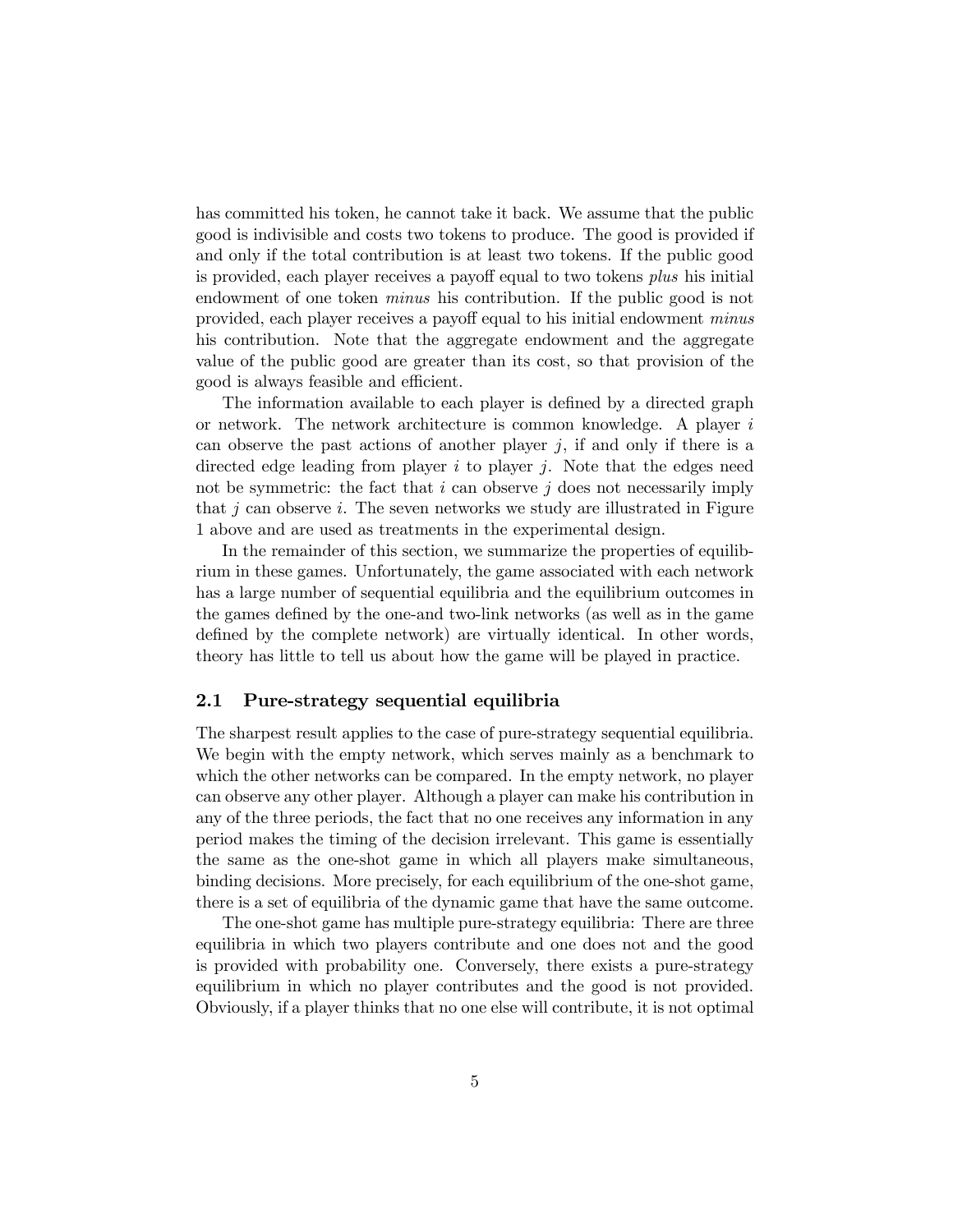for him to contribute.<sup>4</sup> Each of the pure-strategy equilibria of the oneshot game has its counterpart in the dynamic game defined by the empty network.<sup>5</sup>

In the empty network all players are symmetrically situated. Adding one link to the empty network creates a simple asymmetry among the three players. Now  $A$  can observe  $B$ 's past contributions and condition his own decision on what  $B$  does, while  $B$  and  $C$  observe nothing. The addition of a single link eliminates one of the equilibrium outcomes present in the empty network. The pure-strategy sequential equilibrium with zero provision is not an equilibrium in the one-link network.<sup>6</sup>

The remaining pure-strategy equilibria of the one-shot game have their counterparts in the dynamic game defined by the one-link network. These equilibria can be implemented if players simply wait until the final period and then use the strategies from the one-shot game. In addition to these simple replications of the one-shot equilibria, there are variations in which the players choose to contribute in different periods. Similar arguments apply to any of the two-link networks.

We summarize the preceding discussion in the following simple proposition.

Proposition 1 (pure-strategy sequential equilibria) In the game defined by each of the networks, any history of actions consisting of exactly two players contributing is consistent with a pure-strategy sequential equilibrium. In the game defined by the empty network, no player contributing is also consistent with a pure-strategy sequential equilibrium.

 $4P<sup>4</sup>$  Provision of the good in equilibrium depends crucially on the fact that each contributing player is pivotal in the sense that, at the margin, his contribution is necessary and sufficient for provision (see, Bagnoli and Lipman, 1992 and Andreoni, 1998).

<sup>&</sup>lt;sup>5</sup>For example, consider the equilibrium in which  $\tilde{A}$  and  $\tilde{B}$  contribute and  $\tilde{C}$  does not. In the dynamic game  $A$  and  $B$  can choose different periods in which to contribute but as long as they contribute with probability one before the end the game, their strategies constitute a sequential equilibrium of the dynamic game.

 $6T$ o see this, suppose to the contrary that there exists an equilibrium in which no one contributes and consider what happens if  $B$  deviates from this equilibrium strategy and contributes in period 1. At the beginning of period 2,  $A$  knows that  $B$  has contributed and he knows that  $C$  does not know this. Then  $A$  knows that  $C$  will not contribute  $(C$ believes he is in the original equilibrium) and it is a dominant strategy for  $A$  to contribute. Anticipating this response,  $B$  will contribute before the final period of the game, thus upsetting the equilibrium.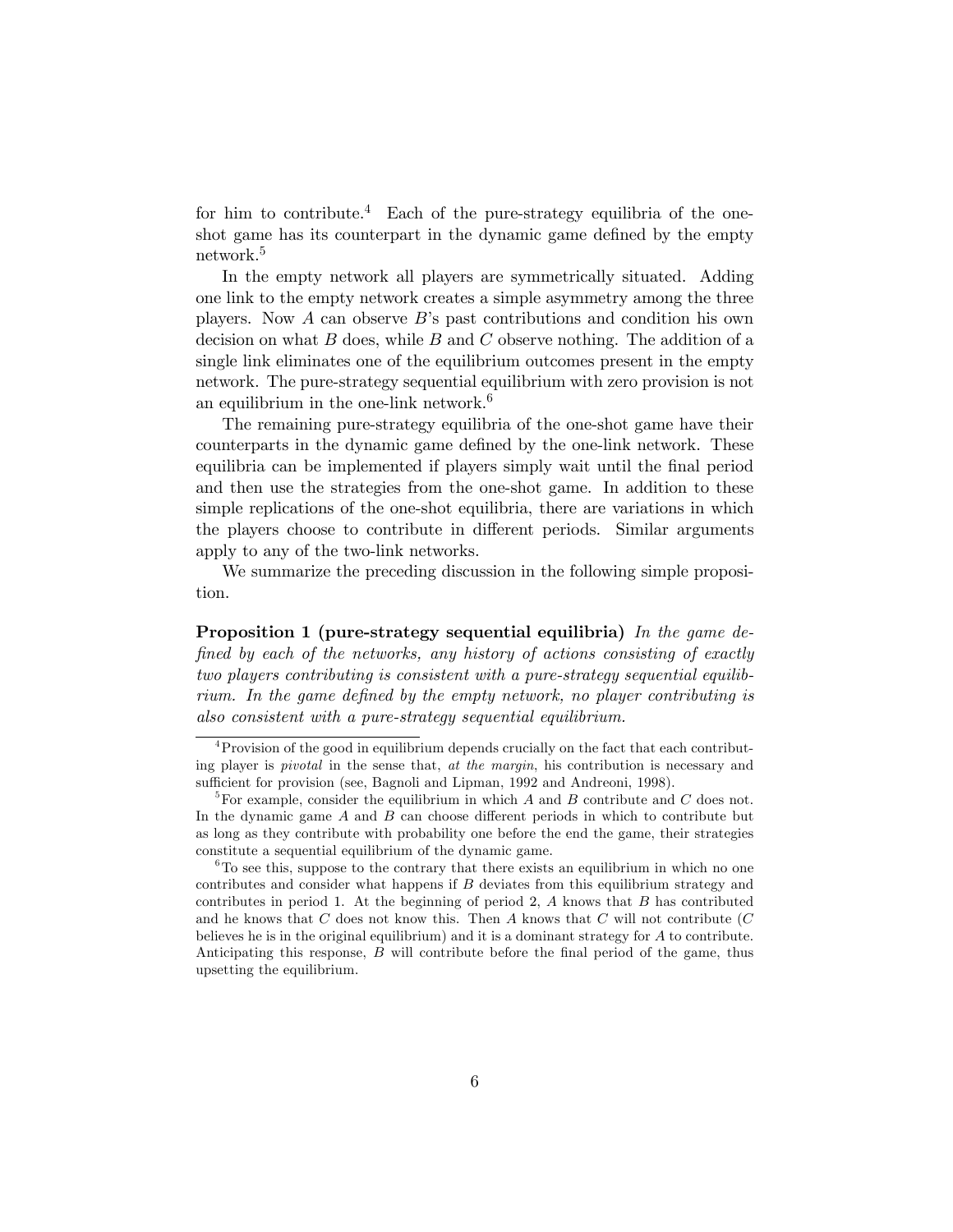#### 2.2 Mixed-strategy sequential equilibria

To get a more robust result, we should take account of pure and mixed strategies. Mixed strategies are relevant because they expand the set of equilibrium outcomes, even if mixed strategies are only used off the equilibrium path. The experimental data will show that they are also empirically relevant. Except for the game defined by the empty network, all outcomes consistent with a pure-strategy equilibrium are efficient (the total contribution is two tokens). The use of mixed strategies can change this result.

Notice that the one-shot game possesses a symmetric mixed-strategy equilibrium where each player contributes with probability 12 because each player is indifferent between contributing and not contributing. Thus, the game defined by each network possesses a symmetric mixed-strategy equilibrium where all players simply wait until the third period and each player contributes with probability  $1/2$ . Thus, the total number of contributions at the end of the game can be strictly greater or less than the cost of the public good.

Additionally, in the games defined by each of the networks, if one player contributes his token in the first or second period (using a pure strategy), the continuation game consists of two active players only one of whom needs to contribute a token in order to provide the good. This continuation game possesses a symmetric mixed-strategy equilibrium where each of the two players contributes with positive probability.<sup>7</sup> The use of mixed strategies can therefore support outcomes with more or less than two contributions on the equilibrium path.

Hence, whereas all pure-strategy sequential equilibria prescribe efficient provision of the public good (except in the case of the game defined by the empty network), mixed-strategy equilibria allow under-provision and overprovision. Nevertheless, even in the case where the outcome is efficient, one cannot conclude that players are necessarily using a pure strategy. There exist mixed-strategy equilibria which are efficient, including some in which mixing occurs on the equilibrium path.

Our next proposition summarizes the preceding argument and generalizes the case of pure-strategy equilibria.8

 $^7\text{A}$  necessary and sufficient condition for a symmetric mixed strategy  $0<\alpha<1$  to be an equilibrium strategy is that each player be indifferent between contributing and not contributing. If a player contributes, the good is provided for sure and the player receives two tokens. If he does not contribute and the other player contributes, then the good is provided with probability  $\alpha$  so his payoff is  $2\alpha + 1$ . Indifference requires that  $2=2\alpha + 1$ or  $\alpha = 1/2$ .

<sup>&</sup>lt;sup>8</sup>The result applies to a single play of the game. The hypothesis that a single mixed-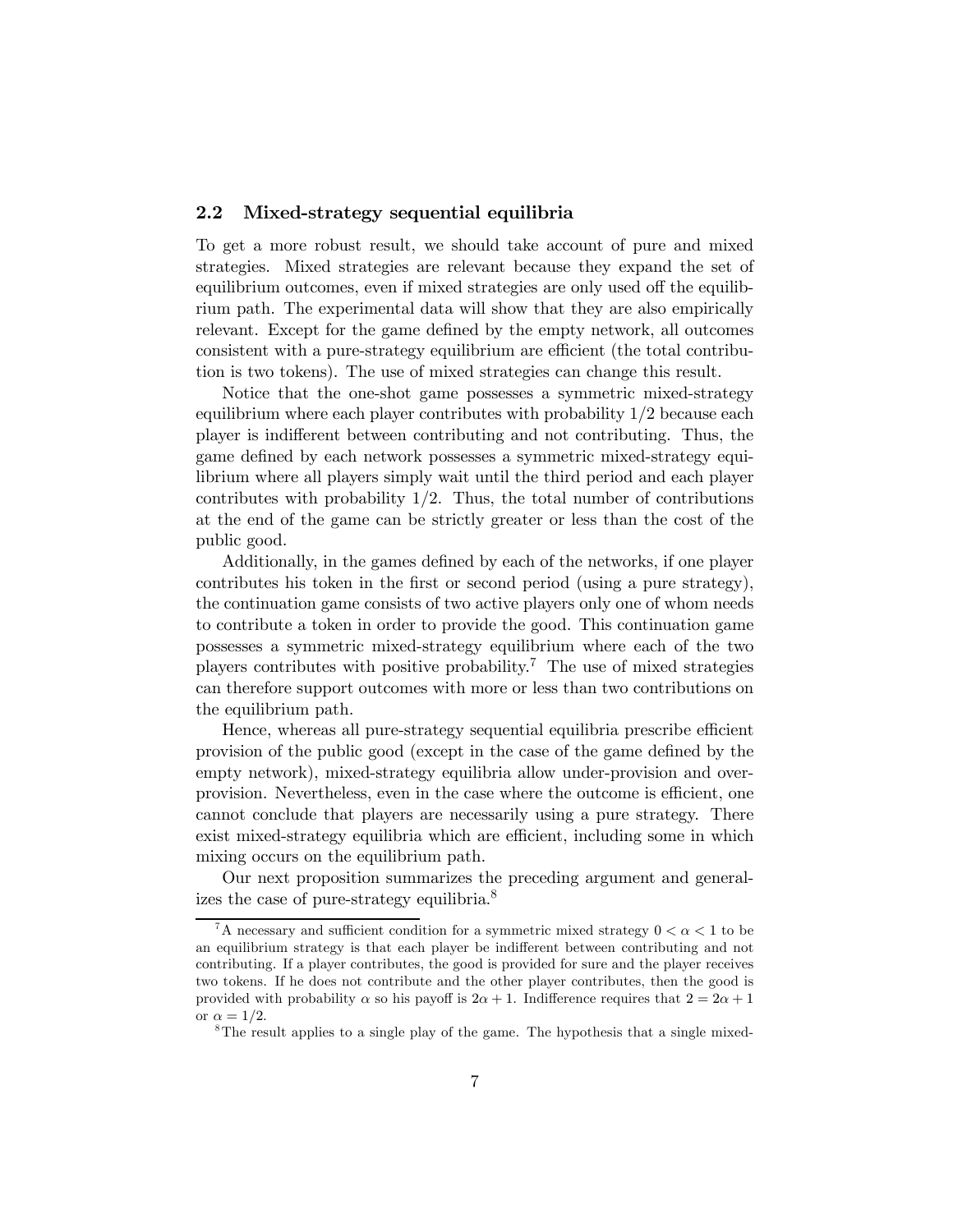Proposition 2 (mixed-strategy sequential equilibria) In the games defined by each of the networks, any history of actions consisting of no player, one player, or two players contributing is consistent with mixed-strategy equilibria. Additionally, a variety of histories consisting of all players contributing are also consistent with mixed-strategy equilibrium.

#### 2.3 Equilibrium refinements

Since there are many sequential equilibria of the game, it is natural to look for refinements that may limit the set of equilibrium behaviors and provide stronger predictions of the theory. We have investigated several different refinement approaches, including trembling-hand perfection and forward induction, and found them either unproductive or intractable. To illustrate the reasons why the usual refinements do not produce the desired results (strategic delay and strategic commitment) we consider equilibria in the one-link network. The one-link network is a natural case to look at because of the asymmetries among the three players. The salient feature of the onelink network is the fact that  $A$  observes  $B$ , while  $B$  and  $C$  observe nothing. This suggests that, although there are many sequential equilibria, some refinements might eliminate equilibria in which  $A$  does not exhibit strategic delay and/or  $B$  does not exhibit strategic commitment. We provide a couple of counter-examples to show that this hope is not well founded.

We first show that there is an equilibrium which  $A$  and  $C$  contribute in the last period and  $B$  never contributes. Obviously, this equilibrium does not involve strategic commitment by the observed and uninformed player, . The strategies are defined as follows:

Example 1 At any information set prior to the last period, A does not contribute. In the last period, A contributes if neither A nor  $B$  has yet contributed;  $A$  does not contribute if  $B$  has contributed.  $B$  does not contribute at any information set. At any information set prior to the last period,  $C$  does not contribute. In the last period,  $C$  contributes if he has not already done so.

Beginning with Selten's (1975) introduction of the trembling hand perfect equilibrium, game theorists have tested the reasonableness of Nash equilibria by introducing small trembles or perturbations of the strategies to see whether the equilibria respond continuously to the trembles. This equilibrium survives such tests in the sense that, whatever small trembles we

strategy equilibrium is played in each repetition of a game might be falsified statistically given sufficient data.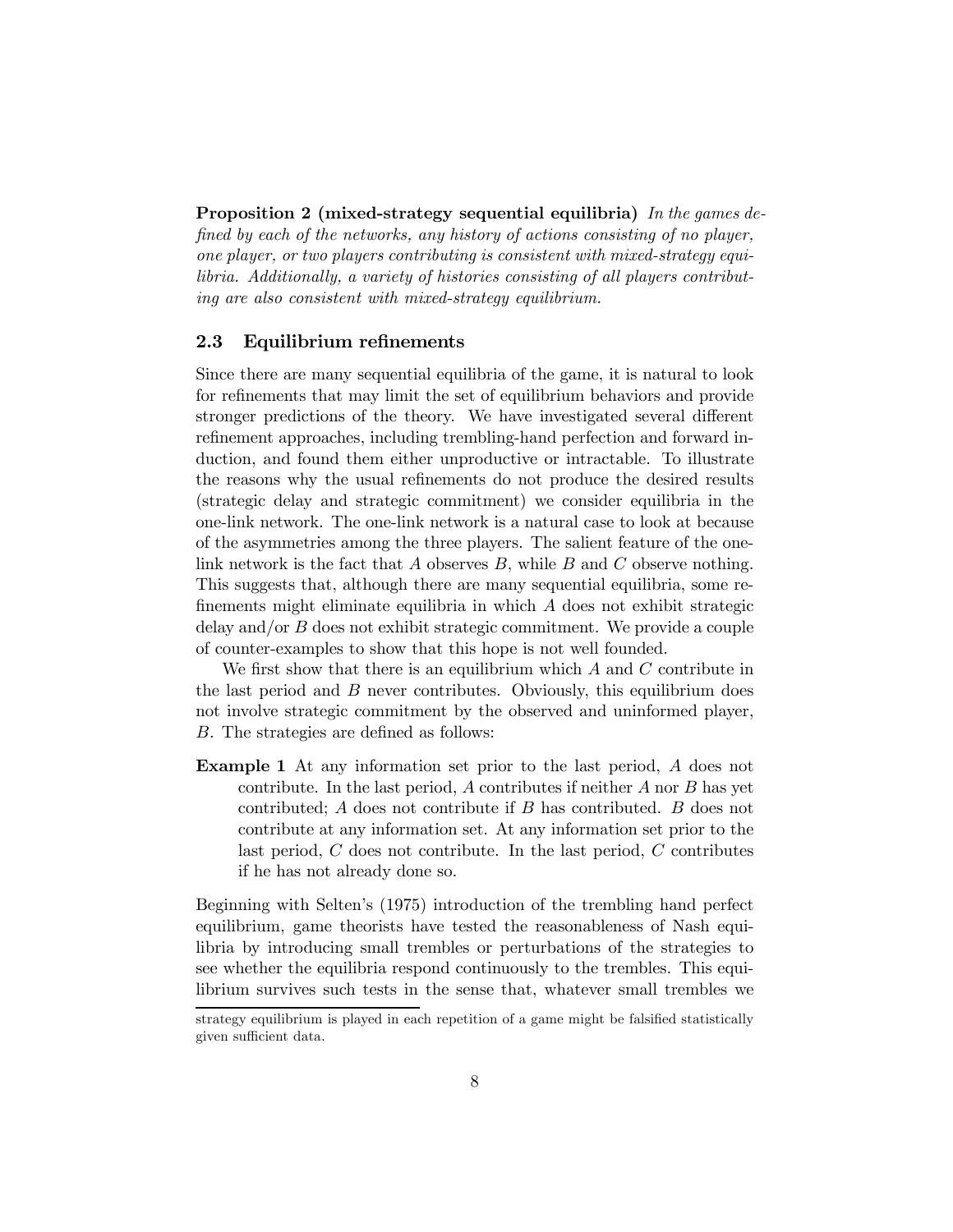introduce, the player's strategies remain best responses. Given that  $B$  is not expected to contribute, it is strictly optimal for  $A$  to contribute as long as  $B$  has not done so and it is strictly optimal for  $C$  to contribute. Thus, these strategies remain optimal if  $B$  contributes with a sufficiently small probability, so the strategies of  $A$  and  $B$  respond continuously to any sufficiently small trembles.

Note that in the one-link network, it is always weakly dominant for  $A$  to delay and, if there is a small chance that  $B$  will contribute, then it is strictly optimal for  $A$  to delay. This is a general property of various games we study: delay is a weakly dominant strategy for any player who is informed but not observed. There is, however, a strict Nash equilibrium of the one-shot game in which player  $A$  does not contribute. The strategies of a corresponding equilibrium in the extensive-form game are defined as follows:

**Example 2**  $\vec{A}$  never contributes. At any information set,  $\vec{B}$  and  $\vec{C}$  contribute immediately if they have not already done so; otherwise, they do not contribute.

If we define strategic delay as "a decision by  $A$  to delay until  $B$  contributes and then contribute," then this provides a simple example of a equilibrium with no strategic delay. Again, the strategies remain best responses in spite of the introduction of any sufficiently small tremble.

Similar arguments apply to the other networks. In summary, standard refinement theory provides little guidance in narrowing down behavior in these games so theoretical analysis alone does not tell us which outcomes are likely to be observed; for that we need experimental data.  $9,10$ 

## 3 Design and procedures

The experiment was run at the Princeton Laboratory for Experimental Social Science (PLESS) and at the UC Berkeley Experimental Social Science

<sup>&</sup>lt;sup>9</sup> Iterated weak dominance (Van Damme, 1989, and Ben-Porath and Dekel, 1992) is only partially successful in restricting the set of sequential equilibria in dynamic games with simultaneous moves and *perfect* information. In the game defined by each of the networks, except for the complete network, some players have only partial information about the actions taken previously.

 $10$ Choi et al. (2008) conduct a comprehensive theoretical and experimental study of the complete network using a number of examples that "span" the set of parameters that define the game. Choi et al. (2008) show that when all players are symmetrically situated, the set of symmetric Markov-perfect equilibria yields much stronger predictions than could be derived from the set of all sequential equilibria. However, the restriction imposed by symmetry (identical decision rules) has no bite in asymmetric networks.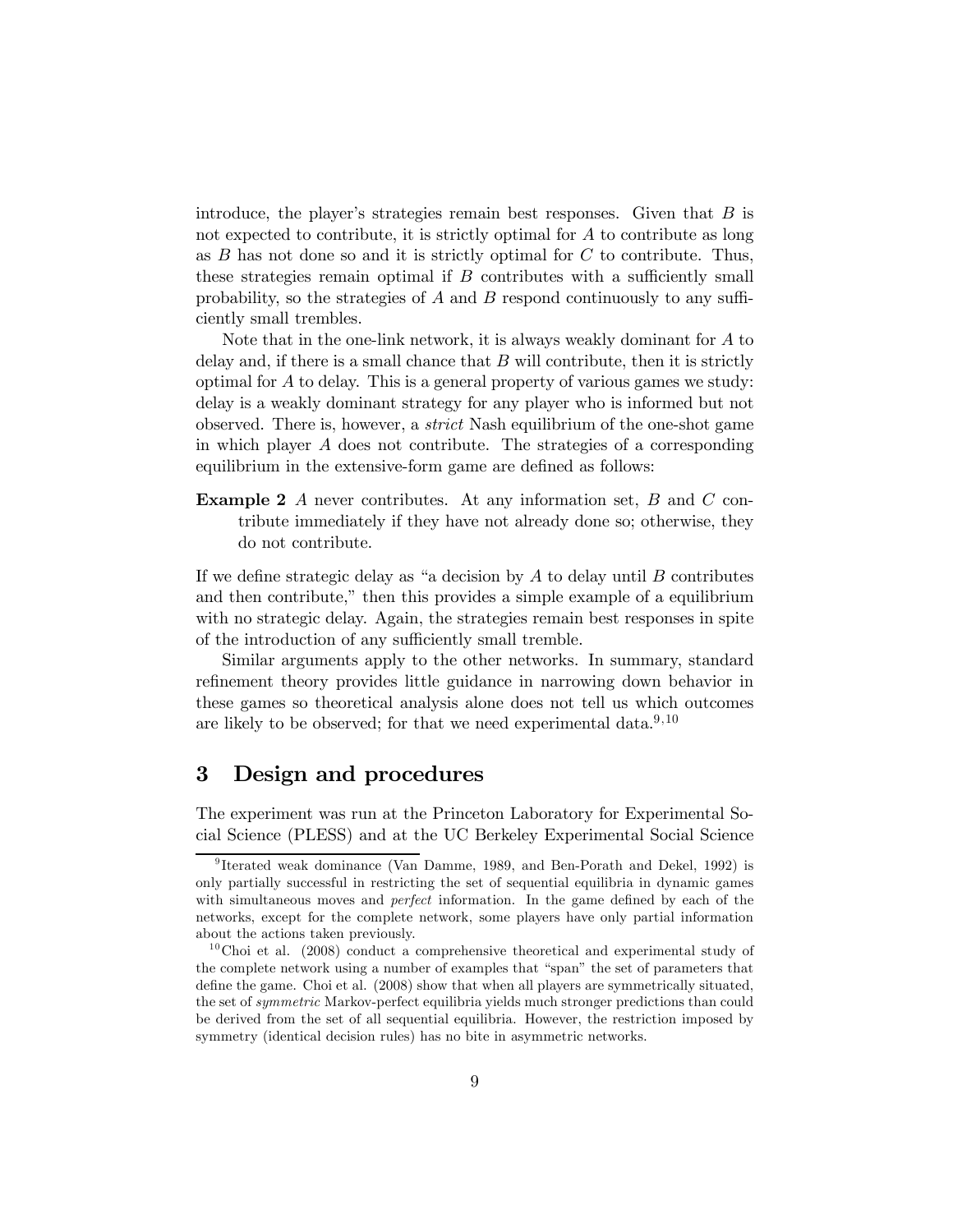Laboratory (Xlab). The subjects in this experiment were Princeton University and UC Berkeley students. After subjects read the instructions, the instructions were read aloud by an experimental administrator. Each experimental session lasted about one and a half hours. Payoffs were calculated in terms of tokens and then converted into dollars, where each token was worth \$0.50. A \$10 participation fee and subsequent earnings, which averaged about \$22, were paid in private at the end of the session.<sup>11</sup> Sample experimental instructions, including the computer program dialog windows, are available at Online Appendix  $I^{12}$ 

Aside from the network structure, the experimental design and procedures described below are identical to those used by Choi et al. (2008). We studied the seven network architectures depicted in Figure 1 above. The network architecture was held constant throughout a given experimental session. In each session, the network positions were labeled  $A, B,$  or  $C$ . A third of the subjects were designated type- $A$  participants, one third type- $B$ participants and one third type- $C$  participants. The subject's type,  $A, B$ , or  $C$ , remained constant throughout the session.

Each session consisted of 25 independent rounds and each round consisted of three decision turns. The following process was repeated in all 25 rounds. Each round started with the computer randomly forming threeperson groups by selecting one participant of type  $A$ , one of type  $B$  and one of type  $C$ . The groups formed in each round depended solely upon chance and were independent of the networks formed in any of the other rounds (a random matching protocol). Each group played a dynamic game consisting of three decision turns.

At the beginning of the game, each participant has an endowment of one token. At the first decision turn, each participant is asked to allocate his tokens to either an x-account or a y-account. Allocating the token to the  $y$ -account is irreversible. When every participant in the group has made his decision, each subject observes the choices of the subjects to whom he is connected in his network. This completes the first of three decision turns in the round.

At the second decision turn, each subject who allocated his token to the  $x$ -account is asked to allocate the token between the two accounts. At the end of this period, each subject again observes the choices of the subjects to whom he is connected in his network. This process is repeated in the third

 $11$ Throughout the experiment we ensured anonymity and effective isolation of subjects in order to minimize any interpersonal influences that could stimulate cooperation.

 $12$ Online Appendix I: http://emlab.berkeley.edu/~kariv/CGKP\_I\_A1.pdf.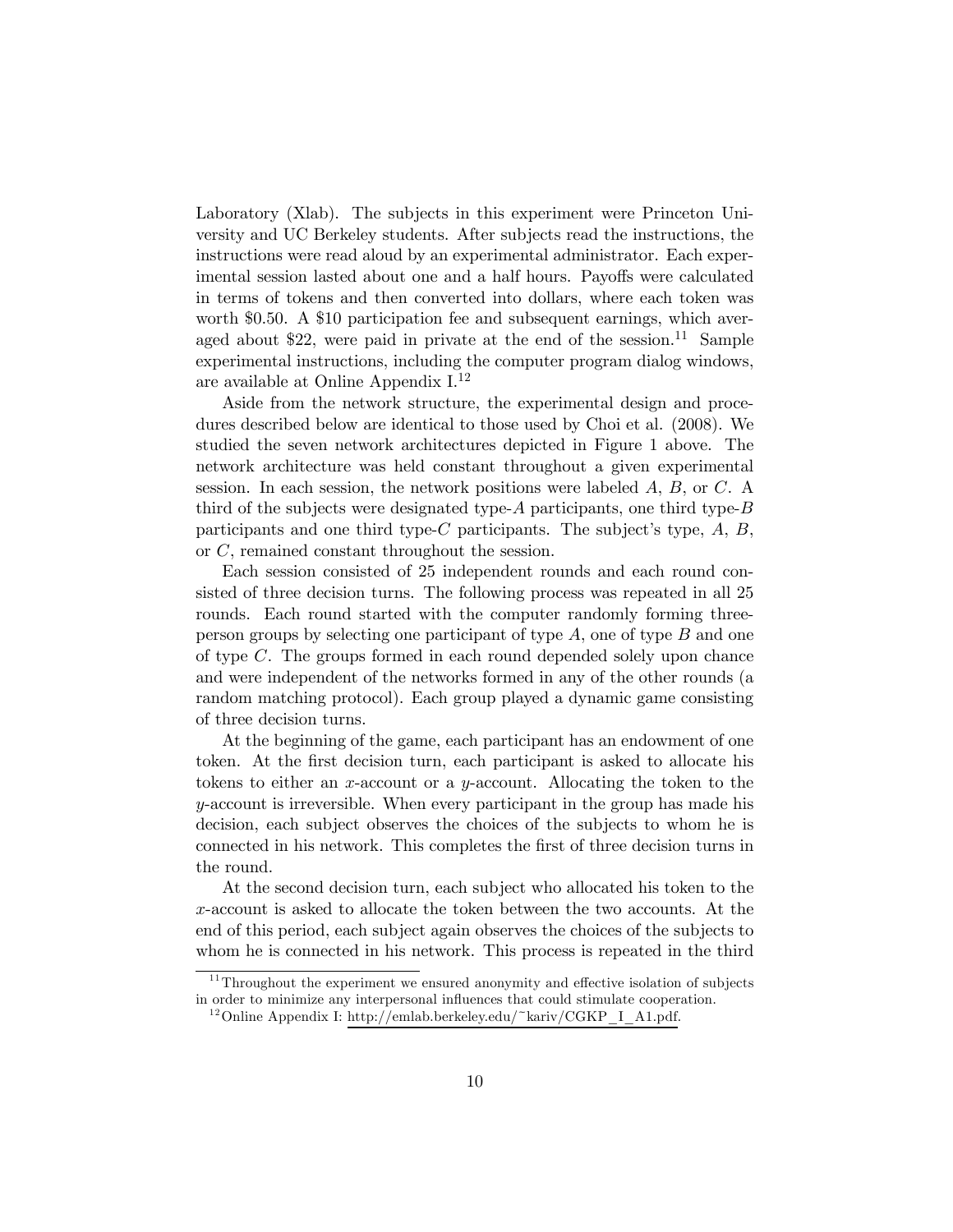decision turn. At each date, the information available to subjects includes the choices they observed at the previous dates.

When the first round ends, the computer informs subjects of their payoffs. The earnings in each round are determined as follows: if subjects contribute at least two tokens to their  $y$ -accounts, each subject receives two tokens plus the number of tokens remaining in his  $x$ -account. Otherwise, each subject receives the number of tokens in his  $x$ -account only. After subjects are informed of their earnings, the second round starts by having the computer randomly form new groups of participants in networks. This process is repeated until all the 25 rounds were completed.

There were three experimental sessions for each network, except for the complete network which is thoroughly studied by Choi et al. (2008). The experimental design table below summarizes the experimental design and the number of observations in each treatment (the entries have the form  $a$  $\ell$  b where a is the number of subjects and b the number of observations per game). For each network treatment, two sessions (columns 1 and 2) comprising 12, 15, 18, or 21 subjects were run at Princeton; several larger sessions (column 3) comprising 27, 33, or 36 subjects were run at Berkeley. The three sessions for each treatment were identical except for the number of subjects and the labeling of the nodes of the graphs, which we changed in order to see whether the labels were salient (and as far as we could tell, they were not). Overall, the experiments provide us with a very rich dataset.

| <b>Network</b> |     | 2   | 3         | Total     |
|----------------|-----|-----|-----------|-----------|
| Empty          | 12  | 15  | 275       | 500       |
|                | 100 | 125 | 33        | 60        |
| One-link       | 125 | 12  | 225       | 54        |
|                | 15  | 100 | 27        | 450       |
| Line           | 125 | 21  | 300       | 72        |
|                | 15  | 175 | 36        | 600       |
| Star-out       | 150 | 125 | 300       | 69        |
|                | 18  | 15  | 36        | 575       |
| Star-in        | 125 | 125 | 300       | 66        |
|                | 15  | 15  | 36        | 550       |
| Pair           | 18  | 12  | 300       | 66        |
|                | 150 | 100 | 36        | 550       |
| Complete       |     |     | 275<br>33 | 33<br>275 |

Remark 1 (matching protocol) Our experimental design uses the random matching protocol, in which subjects are randomly matched with replacement. Random matching is desirable to avoid the "repeated game" effects that arise if the same group of subjects play a game repeatedly. The advantage of using subjects repeatedly in different configurations is that it allows us to generate a large amount of data from a given number of subjects. Other protocols, such as the perfect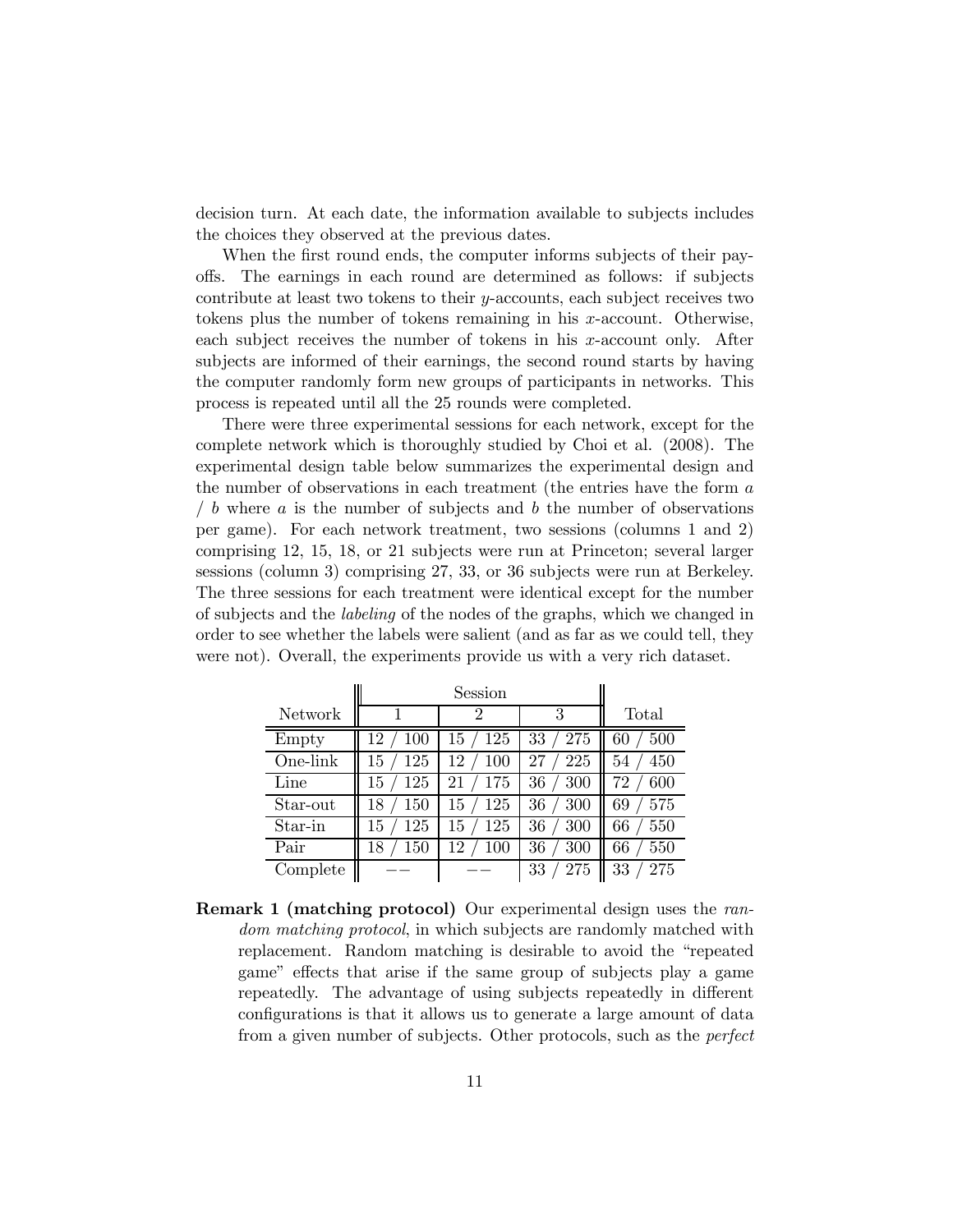stranger protocol, where subjects are never rematched, and the nocontagion protocol, where subjects are neither rematched nor matched with anyone who had been matched with their previous partners, require large subject pools or provide fewer observations. The disadvantage of random matching is that, since the same subjects participate in multiple games, the observations may not be independent. There is no general agreement in experimental economics about which design is better; each methods has its strengths and weaknesses (see, for example, the discussion in Fréchette, 2007).

Our choice was to conduct relatively large sessions, using a random matching protocol with multiple observations per subject. There were several reasons for this choice. First, the theoretical motivation for the experiment was based on the analysis of a one-shot game. By having a large number of subjects per session (as many as 36), we mitigate repeated game effects, and reduce dependencies in the data that can arise — even in the absence of strategic repeated game effects — from the interaction of learning and shared histories.<sup>13</sup> Second, running more sessions using a perfect stranger protocol with few subjects per session would allow subjects to repeat the task only a small number of times, which creates problems in controlling for heterogeneity and also eliminates the possibility of learning over time. Because of concerns about heterogeneity and learning, it was necessary for subjects to repeat the task a large number of times. This is especially important in complicated, multi-stage games of coordination, most of which are asymmetric.

## 4 Results

In this section, we present the experimental results. One of the main interests of our research is to see which network architecture can support high levels of cooperation. We therefore begin our analysis with a descriptive overview of some important features of the aggregate data, concerning the provision of the public good and the efficiency of the contribution level. We use the contribution rates to assess the level of cooperation within each net-

 $13$ The importance of designing away from repeated game effects when studying theoretical predictions about one-shot games has been widely discussed in the experimental literature. There is considerable evidence supporting the notion that random matching protocols with a sufficiently large number of subjects is an effective way to minimize repeated game effects. For a recent example, see Duffy and Ochs (2009).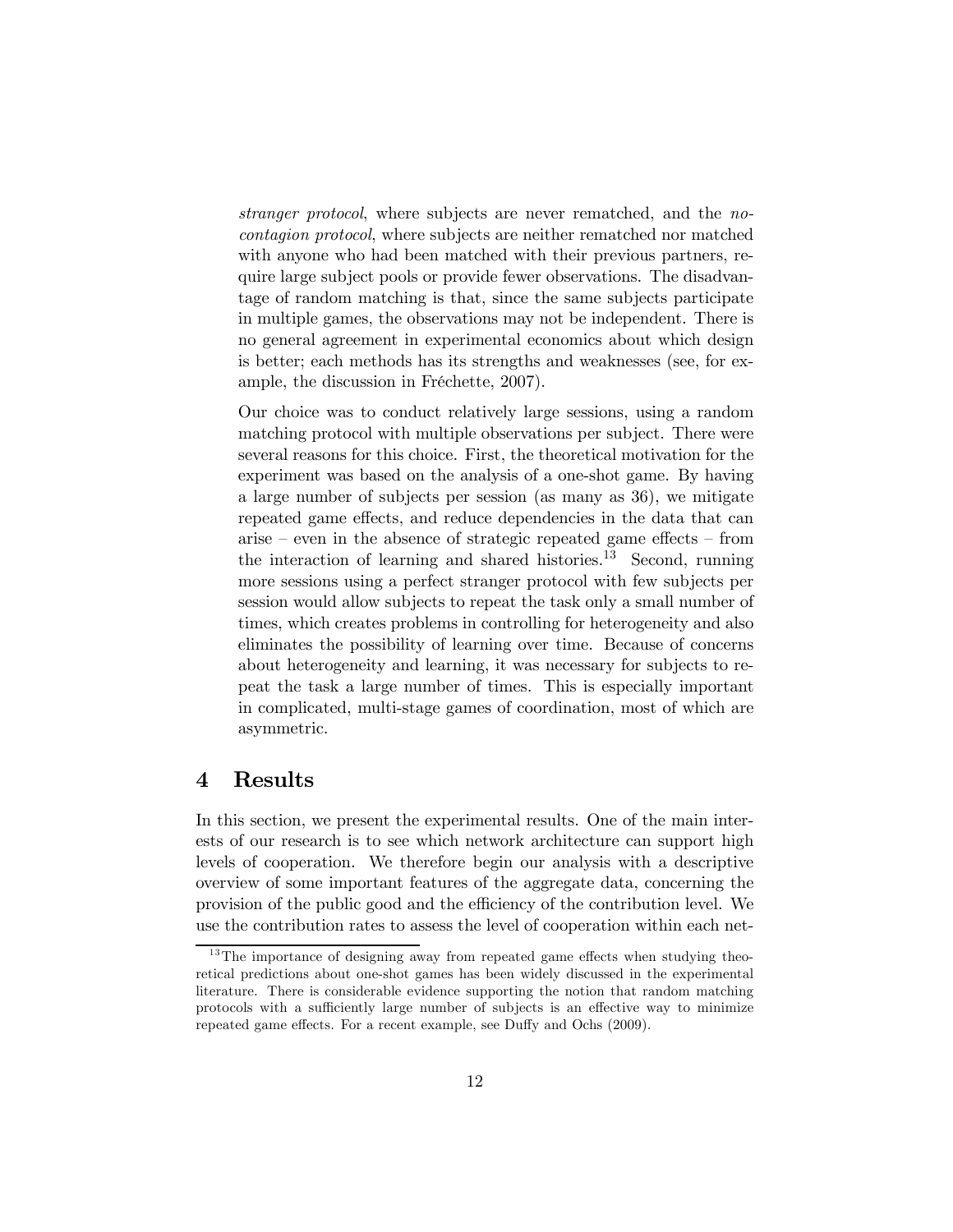work treatment (Section 4.1). We then move to a non-parametric analysis of the relationship between the strategic behavior in the form of strategic commitment and strategic delay and the data. In this section we look at the evolution of contributions over time in the different networks. The analysis is mainly focused on qualitative shifts in subjects' behavior resulting from changes in the network architecture (Section 4.2).

We also explore relationship between equilibrium and empirical behavior. It is very difficult to establish that subjects are behaving consistently with equilibrium, partly because there are so many equilibria and partly because individual behavior is heterogeneous. However, we want to see whether some outcomes might "stand out" or "suggest themselves" to human subjects and to uncover discrepancies between the modal behavior in each network and the predictions of any sequential equilibrium. To economize on space, we provide the analysis in Online Appendix II.<sup>14</sup>

Our analysis pools the data from all rounds of all sessions for a given treatment. We have conducted a parallel analysis of the data using only the last 15 rounds of each session. The findings are very similar to the 25-round pooled data set, with some small improvements in coordination rates over time. We have also investigated behavior at the level of the individual subject. Not surprisingly, there is some heterogeneity across subjects, but the choices made by most of our subjects reflect clearly classifiable strategies which are stable across decision-rounds. Furthermore, the data from the experiments at Princeton and the data from the experiments at Berkeley present a qualitatively similar picture, with only relatively small differences across subject pools in some networks. We provide a detailed discussion of the robustness of the results to subject pools and learning effects in Online Appendix III.<sup>15</sup> The tables and figures based on the last 15 rounds of observations and the tables and figures based on the data from each campus are also available in Online Appendix III.

#### 4.1 Cooperation

Result 1 (cooperation) All networks support a higher level of cooperation compared to the empty network. Conversely, the complete network does not promote the highest level of cooperation. There are also significant differences in the levels of cooperation across networks so the network architecture plays a key role in solving the coordination problem.

<sup>&</sup>lt;sup>14</sup> Online Appendix II: http://emlab.berkeley.edu/~kariv/CGKP\_I\_A2.pdf. <sup>15</sup> Online Appendix III: http://emlab.berkeley.edu/~kariv/CGKP\_I\_A3.pdf.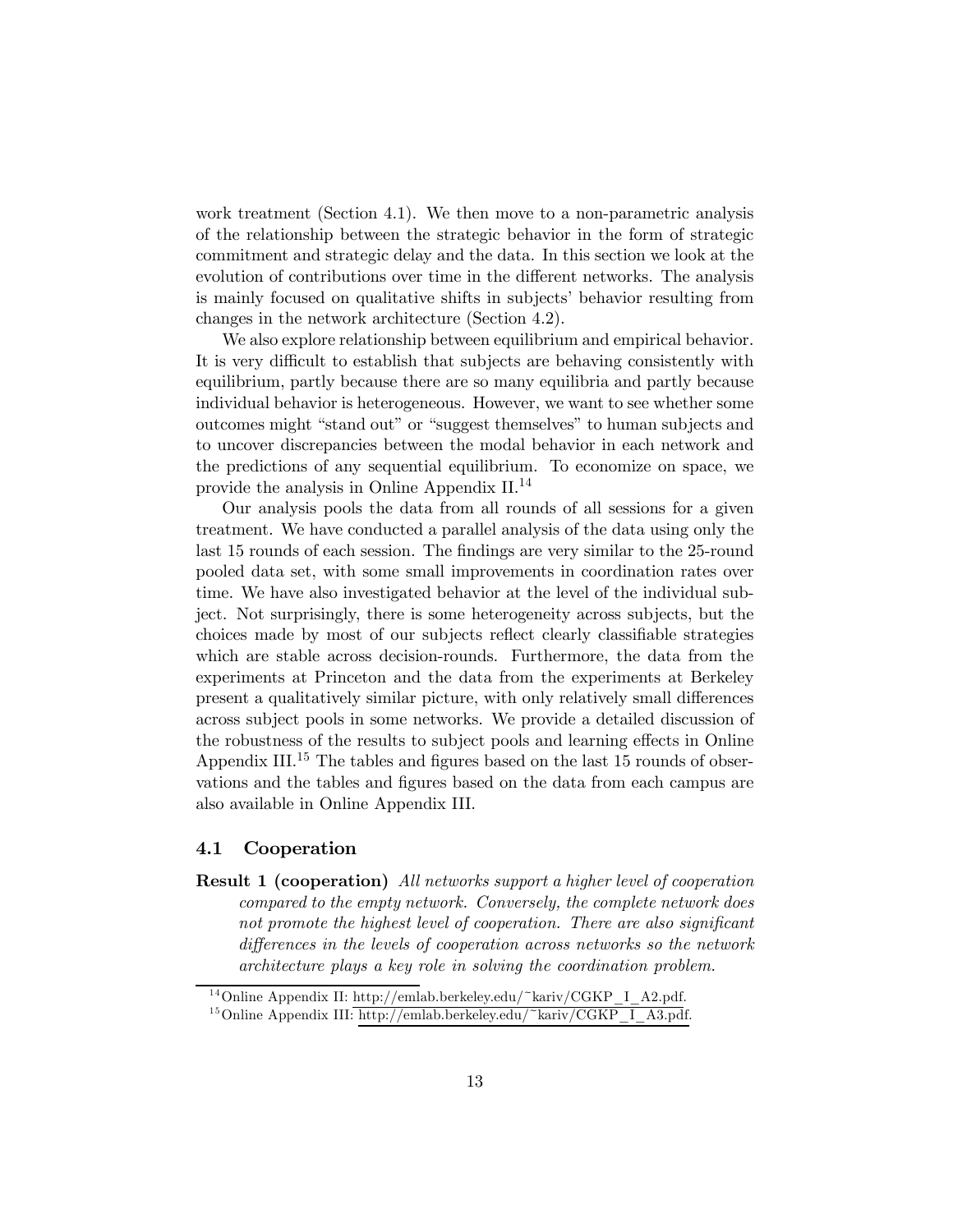The top panel of Table 1 reports the total contribution rates across networks. From these data we can immediately infer the provision rates and the efficiency of contributions. Efficiency depends on the total number of contributions, not just the provision rate. More precisely, inefficiency can arise from under-contribution (total contribution is less than two tokens) and from over-contribution (total contribution is more than two tokens). In order to highlight the differences in efficiency across networks, we tabulate the rates of under-contribution, efficient contribution, and over-contribution. In the bottom panel of Table 1, the average total contributions from each pair of networks are compared using the Wilcoxon (Mann-Whitney) ranksum test. In the last column, the provision rate in each network is compared to the empty network.

#### [Table 1 here]

In Table 1, significant differences in subjects' behavior can be identified across the different networks. The highest provision rate  $(0.762)$  is observed in the star-out network and the smallest  $(0.518)$  is observed in the empty network. The empty network is isomorphic to the one-shot game in which players choose their strategies simultaneously. The provision rate in the symmetric, mixed-strategy equilibrium of the one-shot game is  $1/2$ , which is similar to the empirical provision rate in the empty network.

There are also considerable variations in efficiency across networks (provision is efficient total contribution is two tokens). The star-out network is the most efficient  $(0.683)$ , whereas the empty  $(0.404)$  and pair  $(0.444)$  networks are the least efficient. In all networks, the public-good provision rate is significantly higher than in the empty network. This suggests that there is something about the structure of some networks that allows subjects to coordinate efficiently. We return to this question later.

The highest rate of under-contribution is observed in the empty network (0482). Again, the predicted under-contribution rate in the symmetric mixed strategy equilibrium of the one-shot game is  $1/2$ , which is similar to the empirical under-contribution rate in the empty network. The highest over-contribution rate  $(0.202)$  is found in the one-link network, which also has a high under-contribution rate  $(0.336)$ . We also observe high undercontribution and over-contribution rates in the pair network (0415 and 0142), which appears to indicate a mis-coordination problem, discussed further later in the paper. The complete network in which each subject can observe the other two subjects also has high under-contribution and overcontribution rates  $(0.302 \text{ and } 0.193)$ . Thus, subjects' behavior is *not* more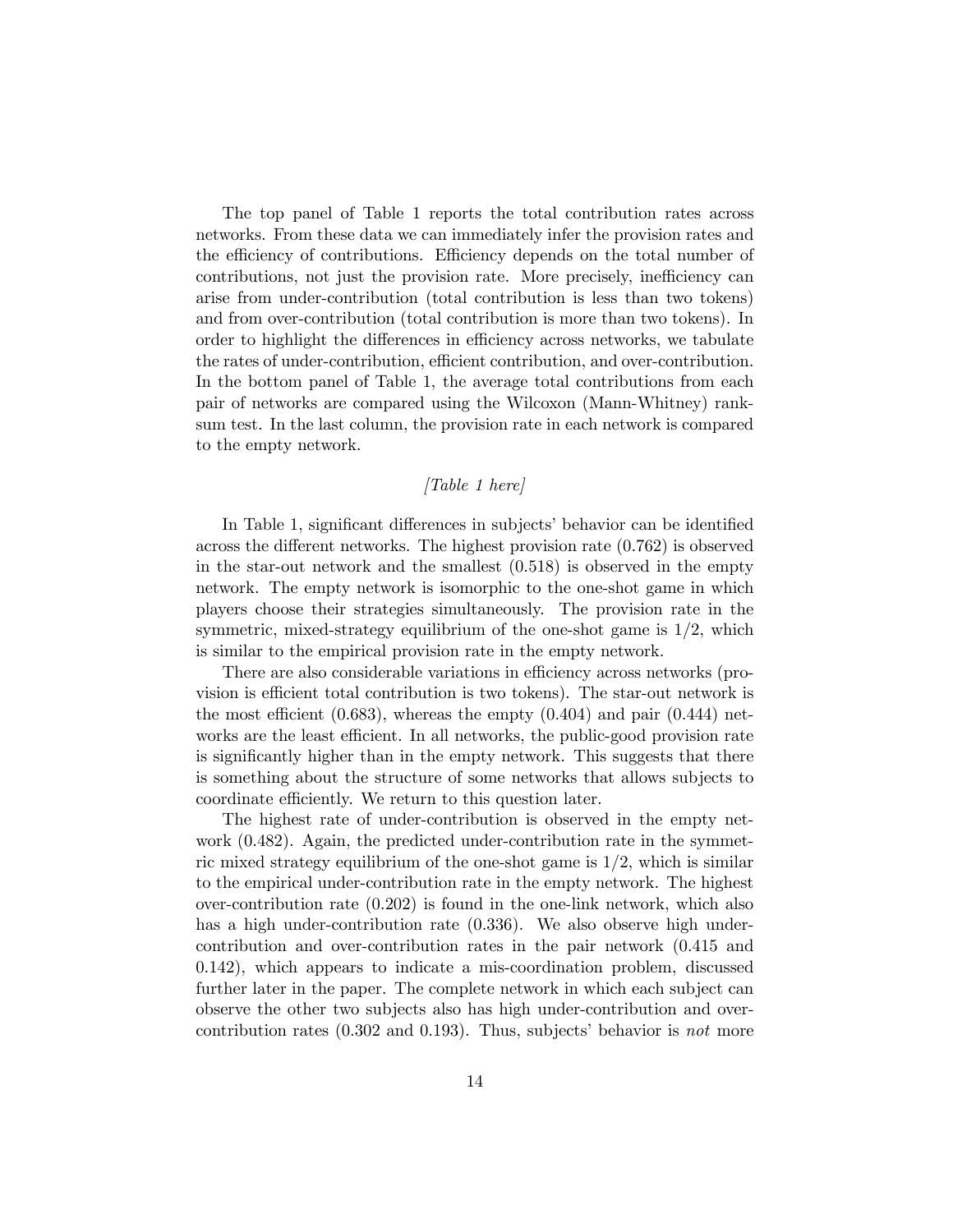efficient in the complete network, which highlights the central role of the network architecture in solving the coordination problem.

Remark 2 (statistical dependence) Our experiment employs a random matching design that generates a rich set of data. In analyzing these data, we followed the usual practice of regarding each game as an independent trial, controlling for individual heterogeneity where possible. There is no simple adjustment to the standard tests that will take care of the possible dependence among games, so we have used the null of independence, while recognizing that it may not be satisfied in this case. Independence would be satisfied, for example, if the subjects in a given session use identical mixed strategies. If there is heterogeneity among subjects, however, the outcomes of games in which the same subjects appear will not be independent. This biases the standard errors downwards, increasing the likelihood of finding a significant treatment effect. The robustness of our results to subject pools, individual behavior, and learning effects (Online Appendix III) mitigate the concerns about statistical dependence.

An alternative and much more conservative approach would be to treat each session average as a single observation. We have performed the analysis in Table 1 under this alternative assumption. The results are displayed in Table 1-Alt below. As one might expect, with only three "independent" observations for each network treatment, fewer differences in network means are statistically significant, although some significant differences remain. We reject this approach because it ignores a large amount of useful information. More precisely, the variation within a session is informative and reflects additional information that is lost when one considers only the session average. It may be that our approach biases standard errors downwards, but the conservative alternative, by attributing all within-session variation to session-specific factors, grossly overstates the standard errors. Given the budget constraints under which most experimentalists work, it is infeasible to generate the quantities of data required to obtain significant results under the conservative approach.<sup>16</sup>

#### [Table 1-Alt here]

 $16$  We used a total of 420 subjects in our experiments. To have enough sessions to guarantee significant results, under the alternative assumption, would probably require several times this number. Even a large university may not provide a sufficient pool of subjects for such a large experiment and the costs in terms of time and subject payments would be prohibitive.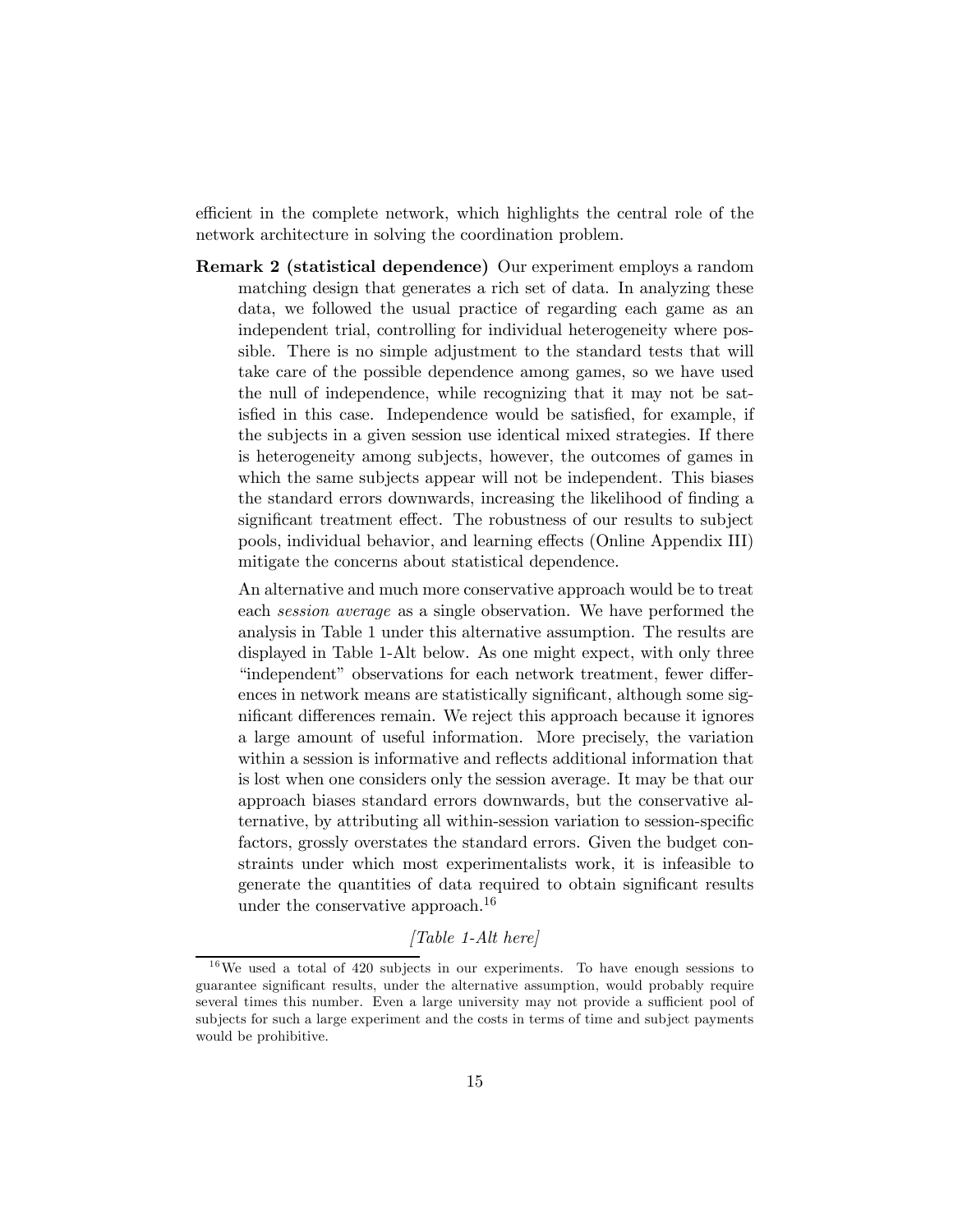#### 4.2 Strategic commitment and strategic delay

Next, we focus on the evolution of contributions over time in the different network treatments. This allows us to identify further qualitative shifts in subjects' behavior resulting from changes in the network architecture. Table 2 presents the timing of contributions across network positions. Recall that a subject in a position where he can observe other positions is called *informed*; otherwise, he is called uninformed. Also, a subject is called observed if he is in a position where he is observed by another position; otherwise, he is called unobserved. The contribution rates are defined as the ratio of the number of contributions to the number of uncommitted subjects, i.e., the number of subjects who still have a token to contribute. We sometimes refer to these as *conditional* contribution rates. The number in parentheses in each cell represents the number of uncommitted subjects (subjects who have an endowment left for contribution). The last column of Table 2 reports total contribution rates.

#### [Table 2 here]

For uninformed-and-observed subjects (top panel), most contributions were made in the first period. The tendency of uninformed subjects to make early contributions is found in all networks, but the contribution rates in the first period and the total contribution rates vary considerably across networks and positions. For informed subjects (middle panels), by contrast, there is a general tendency to delay, especially if they are unobserved. For example, the modal behavior of subjects in position  $B$  of the line network is to contribute in the second period. Given the early contribution behavior of position- $C$  subjects in this network, this indicates that position- $B$  subjects delay their contribution until they observe that  $C$  has contributed. Finally, the uninformed-and-unobserved subjects (bottom panel) in the one-link and pair networks maintained low contribution rates across the three periods of the game, but they are much more likely to contribute in the Berkeley data than in the Princeton data (see Online Appendix III).

#### 4.2.1 Strategic commitment

Result 2 (strategic commitment) There is a strong tendency for subjects who are uninformed and observed by others to contribute early. Specifically, subjects in positions  $B$  (one-link),  $C$  (line), and  $A$  (starin) exhibit strategic commitment. This effect is strongest for position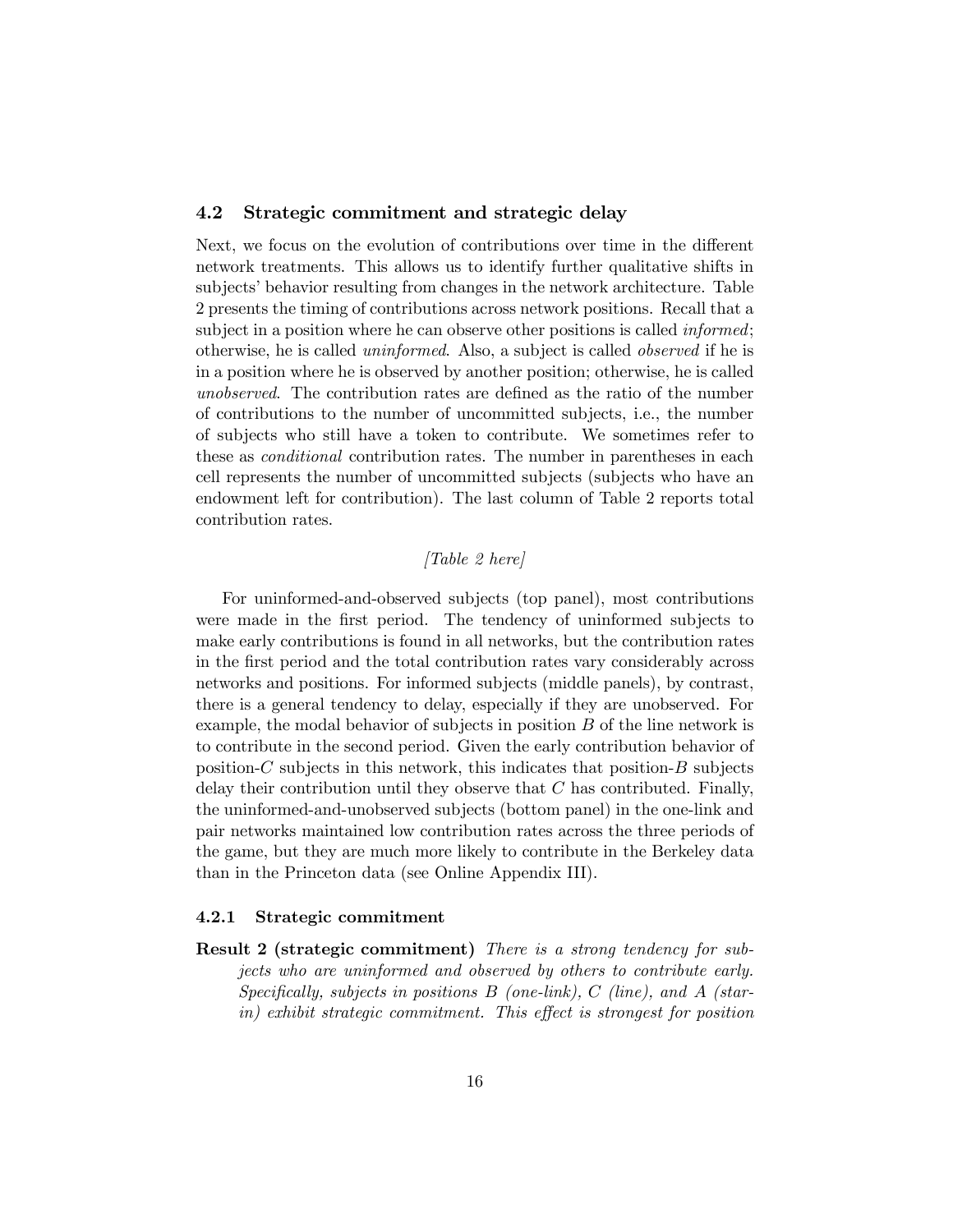$C$  (line) and is associated with a high level of efficiency in that network.

We have already suggested that an uninformed-and-observed subject has an incentive to make an early contribution in order to encourage others to contribute. In particular, subjects occupying positions  $B$  (one-link),  $C$  $(line)$ , and  $\tilde{A}$  (star-in) should contribute in the first period according to this reasoning. In contrast, the uninformed-and-observed subjects occupying positions  $B$  (star-out) and  $C$  (star-out) face a coordination problem that complicates the analysis of incentives for strategic commitment. We return to them later.

The support for Result 2 comes from Figure 3 (below), which shows the frequencies of contributions across time by uncommitted subjects occupying position  $B$  (one-link),  $C$  (line), and  $A$  (star-in). We also include subjects in position  $B$  (line). This position is different from the others included in Figure 2, because it is both observed by position  $A$  and observes position  $C$ . Thus, in the line network, subjects in position  $B$  may be torn between the incentive to contribute early and the incentive to delay.

The number above each bar in the histogram represents the number of observations. The histograms in Figure 3 show that subjects in positions  $B$ (one-link),  $C$  (line), and  $A$  (star-in) all exhibit a tendency toward early contributions, but the actual contribution rates vary. Most noticeably,  $C$  (line) has a higher contribution rate than the other two positions – the contribution rate in the first period is  $0.657$  for  $C$  (line), whereas the corresponding rates for  $B$  (one-link) and  $A$  (star-in) are 0.578 and 0.571, respectively – but the differences are not statistically significant.<sup>17</sup>

#### [Figure 3 here]

The high contribution rate for  $C$  (line) is another reflection of the greater efficiency of the line network. Given the strategic commitment of  $C$  (line), we note that subjects in position  $B$  (line) have more in common with informed subjects than with subjects who are uninformed and observed: most subjects in position  $B$  (line) contribute in the second and third periods, although there are a few subjects contributing in the first period. Another interesting feature of the data is the similarity of the contribution rates at positions B (one-link) and A (star-in). Unlike  $B$  (one-link),  $A$  (star-in) may have an

 $17$  Where appropriate, we test for the difference of means by estimating probit and logit models that account for the statistical dependence of observations caused by the repeated appearance of the same subjects in our sample.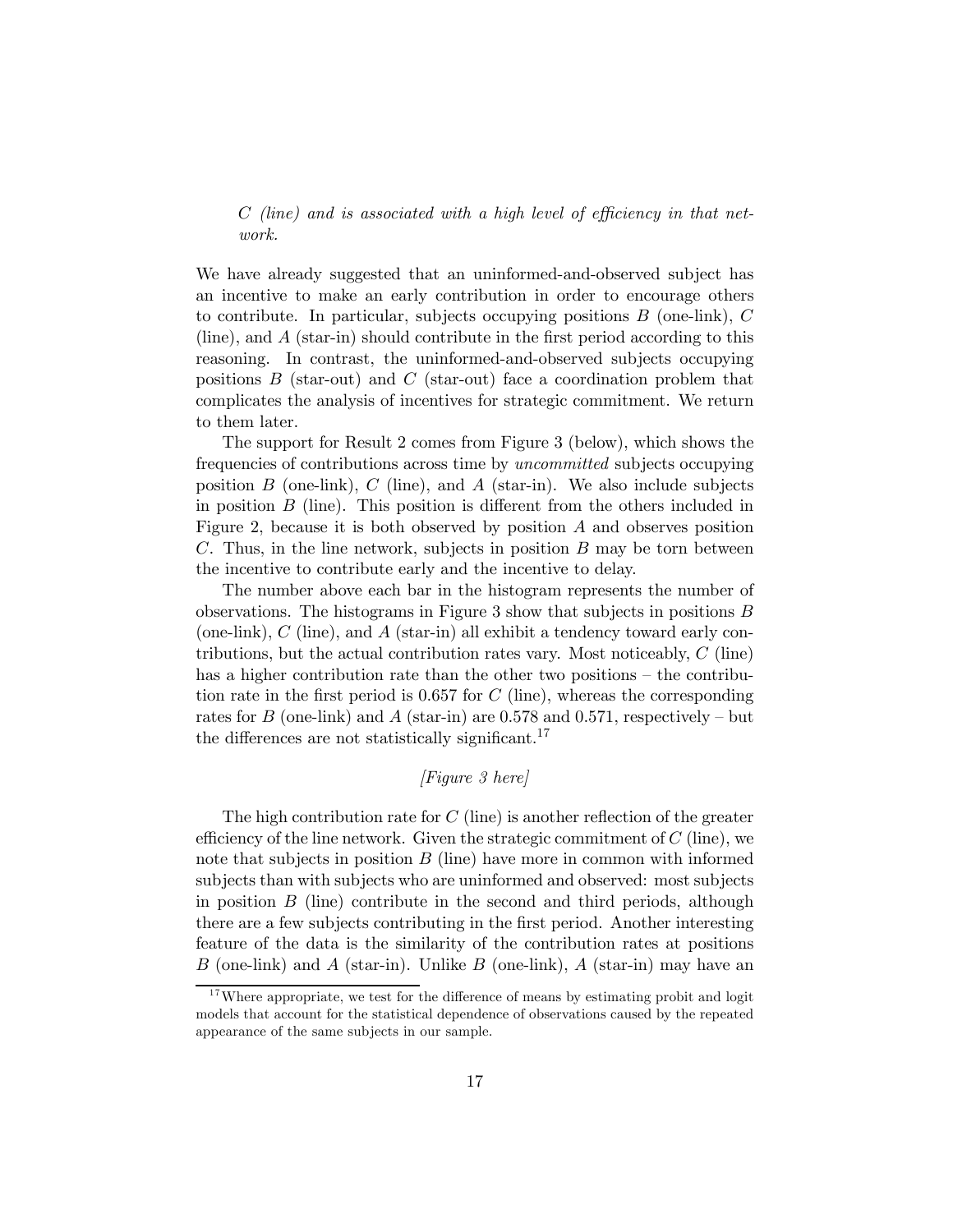incentive to delay if he thinks that he can signal to  $B$  (star-in) and  $C$  (star-in) that he is determined to be a free rider and force the other two to contribute. Thus, coordination in the star-in network would appear to be more difficult than in the one-link network. The fact that efficiency is higher in the starin network than in the one-link network  $(0.500 \text{ versus } 0.452)$  supports this conclusion. Nonetheless, we observe very similar contribution rates at the two positions and similar provision rates in the two networks.

#### 4.2.2 Strategic delay

Result 3 (strategic delay) There is strong evidence of strategic delay by informed subjects. In particular, subjects at position  $A$  (one-link),  $B$ (line), and  $A$  (star-out), tend to delay their decisions until another subject has contributed.

As we have already argued, informed subjects have an incentive to delay making a decision to contribute until they observe that another subject has contributed. According to this argument, subjects in positions  $A$  (one-link), A and  $B$  (line), and  $A$  (star-out) should exhibit strategic delay. Informed subjects in positions  $A, B$  and  $C$  (complete),  $B$  and  $C$  (star-in), and  $A$  and (pair) also have an incentive to delay but, because of the symmetry of these positions in their respective network structures, the incentive to delay is confounded with the coordination problem. For this reason, we deal with these positions separately in the following subsection.

The support for Result 3 comes from Figure 4 below. For the network positions of interest here, we present the subjects' contribution rates, conditional on their information states. The information state is 1 if a contribution has been observed and is 0 otherwise. The number above each bar of the histogram represents the number of observations. There is a strong incidence of strategic delay for subjects in positions  $A$  (one-link),  $B$  (line) and  $A$  (star-out) where observing a contribution significantly increases the subject's contribution rate. By contrast, the contribution rates for position  $A$  (line) are low in both states. This suggests that the behavior of subjects in position  $A$  (line) can be best described as free riding. But note that given the tendency of subjects in positions  $B$  and  $C$  (line) to contribute, the behavior of position- $A$  subjects is optimal and efficient.

### $[Figure 4 here]$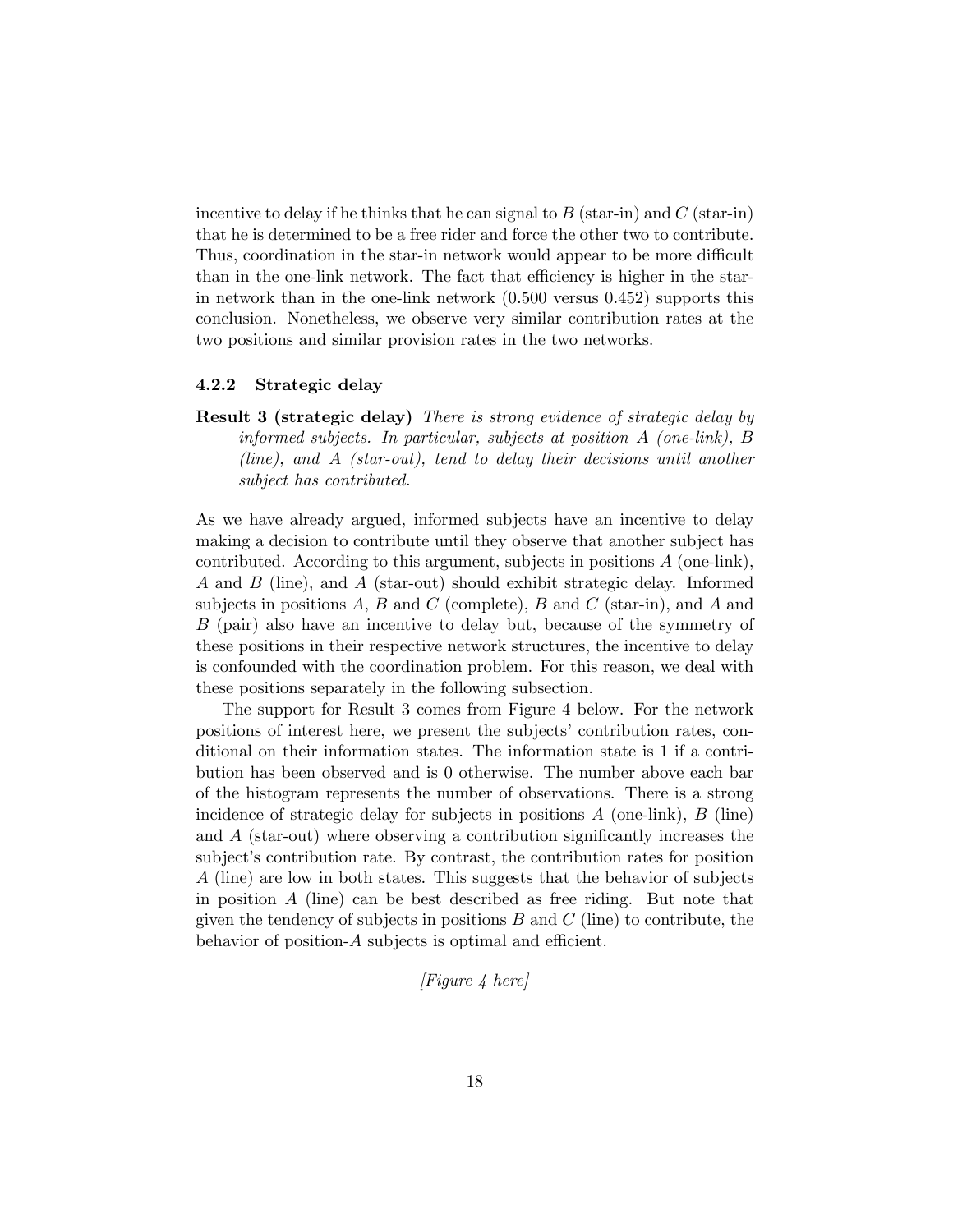#### 4.2.3 Mis-coordination

Result 4 (mis-coordination) There is evidence of coordination failure in networks where two subjects, such as  $B$  and  $C$  (star-out, star-in) and A and  $B$  (pair), are symmetrically situated. Coordination failure explains the majority of inefficient outcomes in the star-out, star-in and pair networks.

We have delayed the discussion of positions  $B$  and  $C$  (star-out, star-in) and  $A$ and  $B$  (pair), because they involve a coordination problem that complicates the analysis of incentives for strategic delay and strategic commitment. The common feature of these pairs of positions is that they are symmetrically situated in their respective networks. In the star-out network,  $B$  and  $C$  have an incentive to encourage  $A$  but, at the same time, they have an incentive to be free riders and let the other encourage  $A$ . In the star-in network,  $B$ and  $C$  have an incentive to delay in order to see whether  $A$  contributes but, once  $A$  has contributed, they have an incentive to be free riders and let the other provide the public good. In the pair network,  $A$  and  $B$  have both an incentive to encourage the other and an incentive to delay. This conflict may lead to inefficient outcomes. From the same reason, the symmetry of the complete network architecture makes it difficult for subjects to coordinate their contributions to the provision of the public good. In fact, there is no salient solution to the coordination problem in the complete network. We next investigate the coordination problem in the star-out, star-in and pair networks. We begin with the star-out network.

The star-out network We first investigate the coordination problem by revisiting the efficiency results presented in Table 1 above. The star-out network has the lowest rate of over-contribution  $(0.078)$  among all networks. This result is not surprising. Subjects in position  $A$  play the role of a central coordinator in the star-out network. The position- $A$  subject waits to see whether the peripheral positions,  $B$  and  $C$ , contribute and only contributes himself, if necessary, in the last period. It is less obvious how much of the under-contribution rate  $(0.238)$  is attributable to mis-coordination between  $B$  and  $C$ . To answer this question, Figure 5 depicts the total contributions made by subjects in positions B and C in each period. The numbers  $\frac{a}{b}$  above each bar of the histogram represent the rates of  $(a)$  under-contribution and () over-contribution after this state the game.

[Figure 5 here]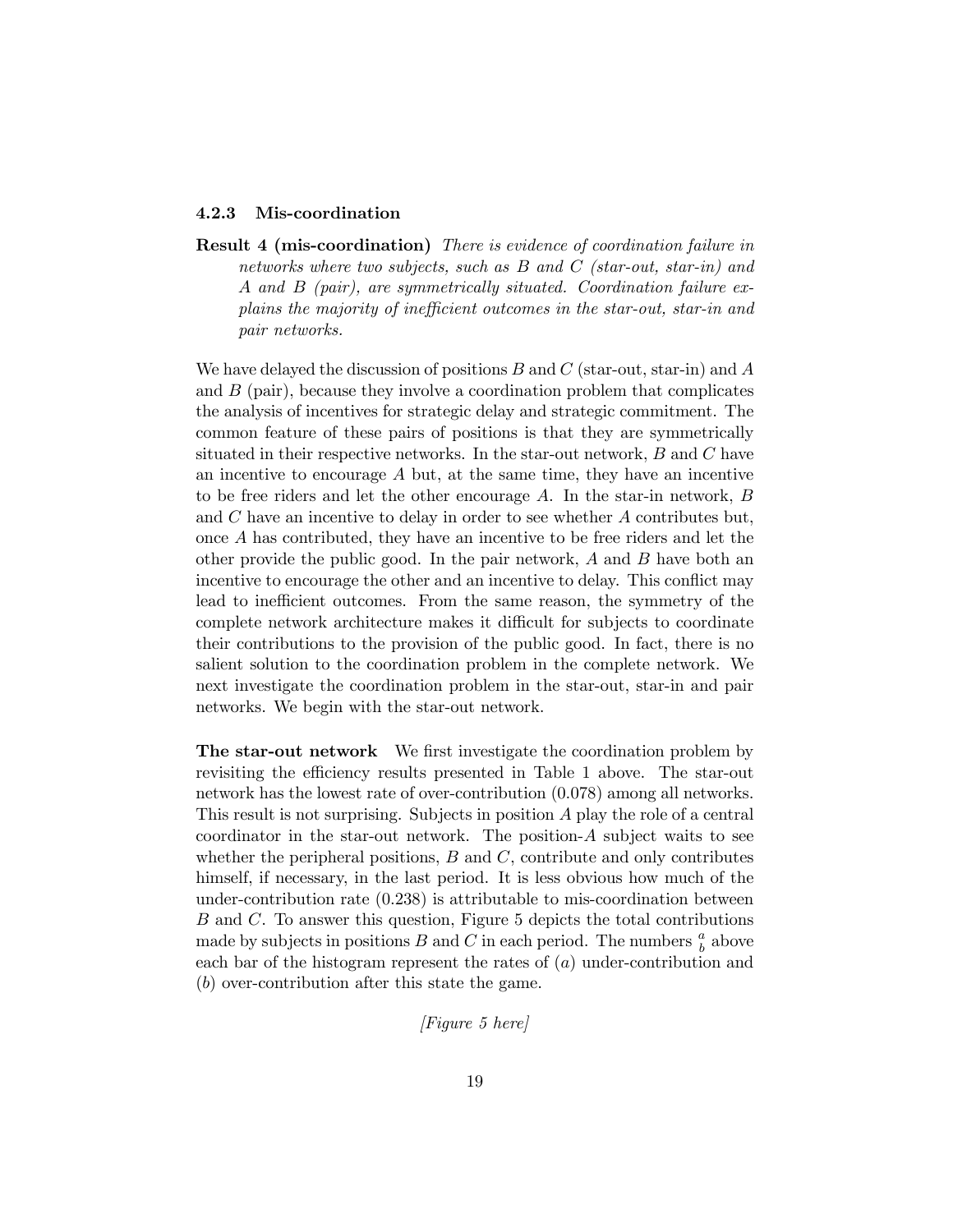It is interesting that the frequency of no contribution by subjects in positions  $B$  and  $C$  during the first two periods  $(0.205)$  is quite close to the rate of under-contribution (0238). This suggests that the under-contribution outcomes in the star-out network are mainly caused by a coordination failure between position- $B$  and position- $C$  subjects. We can check this by focusing on the 118 (out of 575) games in which neither  $B$  nor  $C$  contributed by the end of the second period. The public good was provided in only four of those games. This implies that  $83.2\%$  (= 0.198/0.238) of the total undercontribution rate is attributable to a failure by subjects in positions  $B$  and  $C$  to coordinate their contributions.

The star-in network In the star-in network, we distinguish two types of coordination failures, one that occurs when position- $A$  subjects contribute first and one that occurs when they try to free ride. We divide the sample according to the timing of contributions of position- $A$  subjects, and re-calculate the efficiency results. The new results are presented in Figure 6 below. The numbers represent the total number of observations. One interesting feature of the data presented in Figure 6 is that, even when the subjects in position  $\vec{A}$  contribute in the first two periods, the under- and over-contribution rates are relatively high (0188 and 0241, respectively) purely because of a coordination failure between the subjects in positions  $B$ and  $C$ . On the other hand, when position- $A$  subjects do not contribute, the under-contribution rate is very high (0822), which strongly suggests that the coordination between  $B$  and  $C$  becomes more difficult when  $A$  does not contribute. Of course, the failure to coordinate depends on  $A$ 's refusal to commit, so this could be interpreted as a failure of  $A$  to coordinate with  $B$ and  $C$ . In any case, the under-contribution rate when position- $A$  subjects do not contribute is much higher than the under-contribution rate in the benchmark empty network (0482).

#### [Figure 6 here]

The pair network In the pair network, the salient solution to the coordination problem is for  $A$  and  $B$  to contribute. According to this hypothesis, under-contribution should be attributed to coordination failure between the subjects in positions  $A$  and  $B$ , whereas over-contribution is attributable to contributions from subjects isolated in position  $C$ . In order to investigate the coordination failure between subjects in positions  $A$  and  $B$ , we simply compute the relative frequency that subjects in positions  $A$  and  $B$  fail to contribute two tokens. This turns out to be surprisingly high (0418). The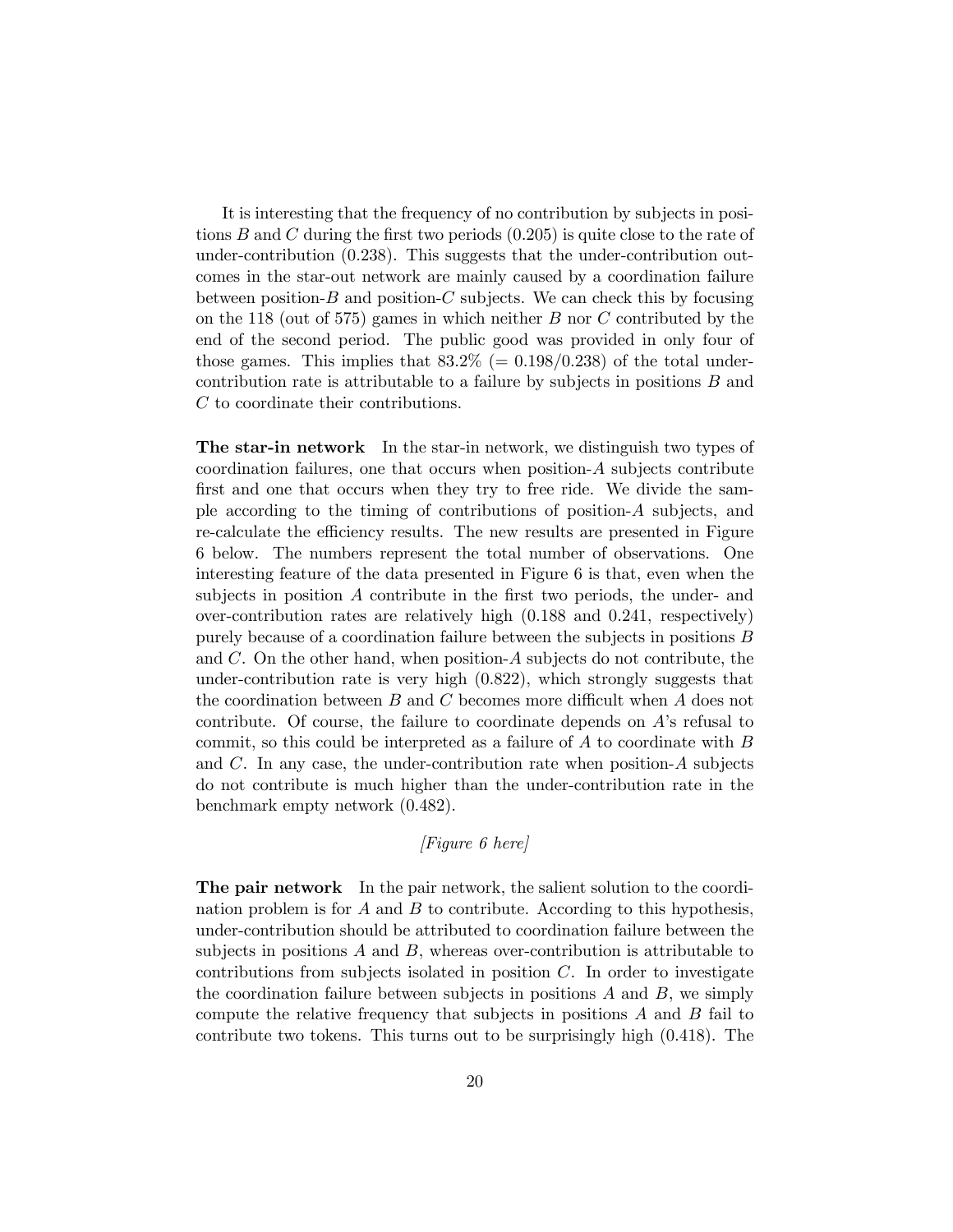uncoordinated contributions of position- $C$  subjects sometimes lead to overcontribution and sometimes compensate for under-contribution by subjects in positions  $A$  and  $B$ . On average, as one would expect, these contributions have no effect on efficiency. In fact, the under-contribution rate  $(0.415)$  is almost identical to the frequency of under-contribution by subjects in positions  $A$  and  $B$ . So we can argue that under-contribution in the pair network is driven by the coordination failure between subjects in positions  $A$  and  $B$ . Over-contribution, on the other hand, is clearly the result of uncoordinated contributions by position- $C$  subjects.

# 5 Concluding remarks

Our main conclusion is that different network architectures lead to different outcomes in coordination games. Moreover, asymmetry in the network architecture is an important factor in creating the salience of certain strategies that lead to these different outcomes. Asymmetric networks give different roles to different subjects, making their behavior more predictable and aiding the coordination of their actions. We identify several ways in which this predictability occurs in our data from monotone games. Two persistent types of behavior are strategic commitment in some network positions and strategic delay in other positions. We observe passivity in some positions, particularly isolated subjects, who can neither observe others' actions nor have their choices observed by anyone else: such subjects are less likely to contribute. As a result, the structure of observability in the network architecture gives rise to salience which, in turn, is an aid to predictability and coordination.

Our paper contributes to the literature on monotone games. Admati and Perry (1991) introduced the basic concepts and their work was extended by Marx and Matthews (2000). Gale (1995, 2001) developed the theory applied in this paper in two different environments. Choi et al. (2008) conduct a theoretical and experimental study of monotone games with perfect information: every player knows the history of the game. In the present paper, we focus instead on the case where information is imperfect. Duffy et al. (2007) investigate the model of Marx and Matthews (2000) experimentally and show that positive provision can be supported in a dynamic laboratory setting.

Our paper also contributes to the large and growing literature on the economics of networks (see Jackson, 2008). Although network experiments in economics are recent, there is now a growing experimental literature on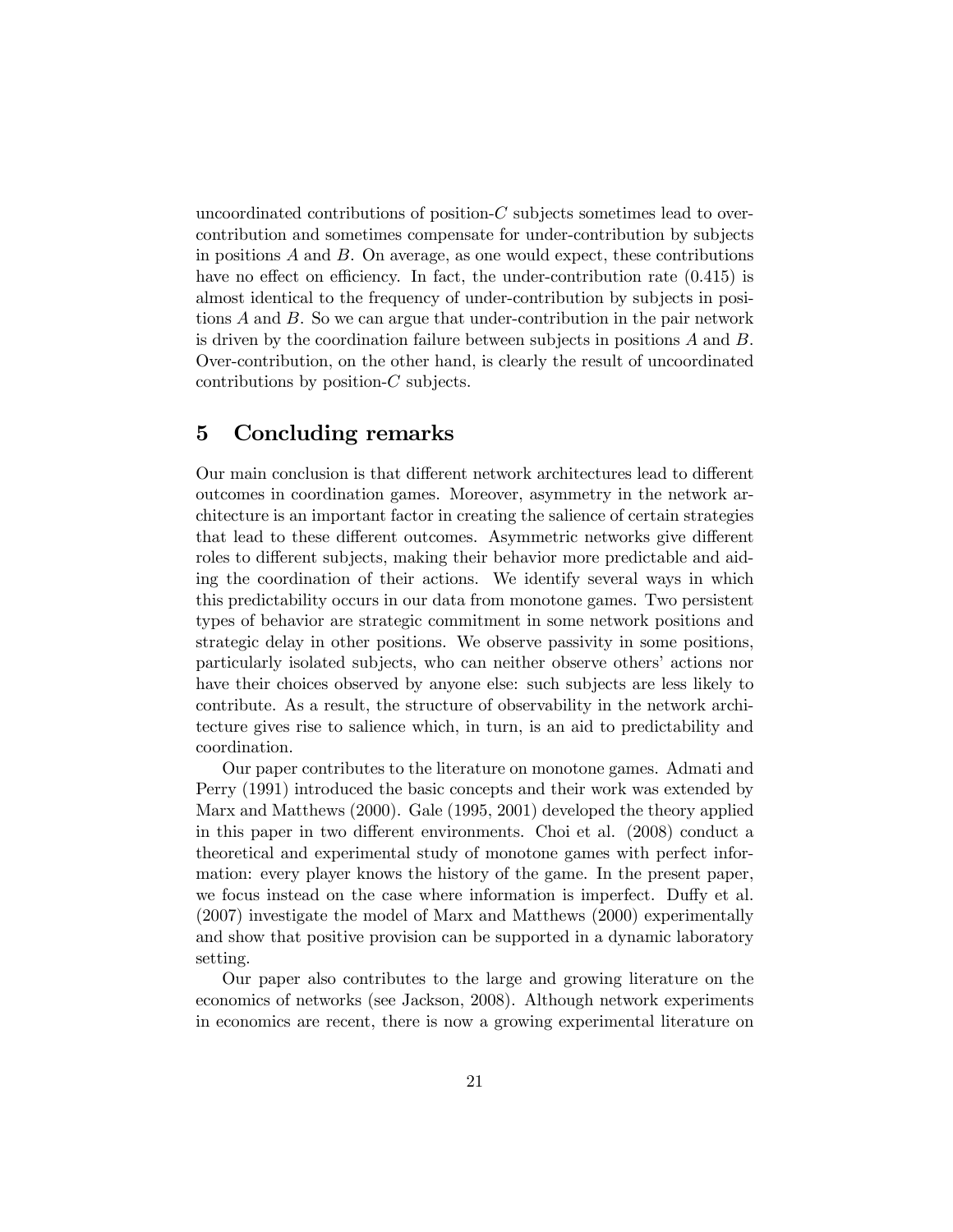the economics of networks (see Kosfeld, 2004, Goyal, 2005, and Jackson, 2005, for excellent, if now already somewhat dated, surveys). To the best of our knowledge, all of the previous experimental work on networks has quite different focuses than ours. Of particular interest are several articles that examine coordination is social networks. The most recent such paper of which we are aware is Cassar  $(2007)$ . These studies are different from ours in several respects. Our paper is also related to the large literature on coordination games in experimental economics (see Crawford, 1997, Camerer, 2003, and Devetag and Ortmann, 2007 for comprehensive discussions).

There is clearly a lot more to be done and the uses of our dataset are far from exhausted. We varied the informational network for one specific three-person, three-period voluntary contribution game. The game was chosen because of the richness of the equilibrium set and because observability seemed intuitively to be an important factor in selecting among equilibria. To determine more precisely which factors are important in explaining strategic behavior in dynamic coordination games, it will also be useful to investigate a larger class of games in the laboratory. The methodology and approach we use could be applied to other versions of dynamic coordination games where theory makes weak (or no) predictions about equilibrium selection, and observability could plausibly be a critical selection factor.

While the present paper does not propose a specific theoretically-grounded structural model that might be applied to the data, we view that as the key next step to understanding the effect of observational networks in multiplayer coordination games. We attempted to explore the application of Quantal Response Equilibrium (QRE) analysis (McKelvey and Palfrey 1995, 1998) of these games, but there were problems of tractability because of the multiplicity of equilibria and bifurcations in the logit equilibrium correspondence. In fact, in the presence of imperfect information and simultaneous moves, even in the case of three-person networks, characterizing the set of QRE is computationally intensive. Another possible approach is to consider models with cognitive hierarchies, such as level- $k$  theory, but the application of these approaches to complex multistage games with repeated play is bedeviled by the problem of specifying the behavior of the 0-level type. We hope the results reported here open up future theoretical and experimental research on these questions. We believe that our approach can be used to study the role of network architecture in other kinds of games.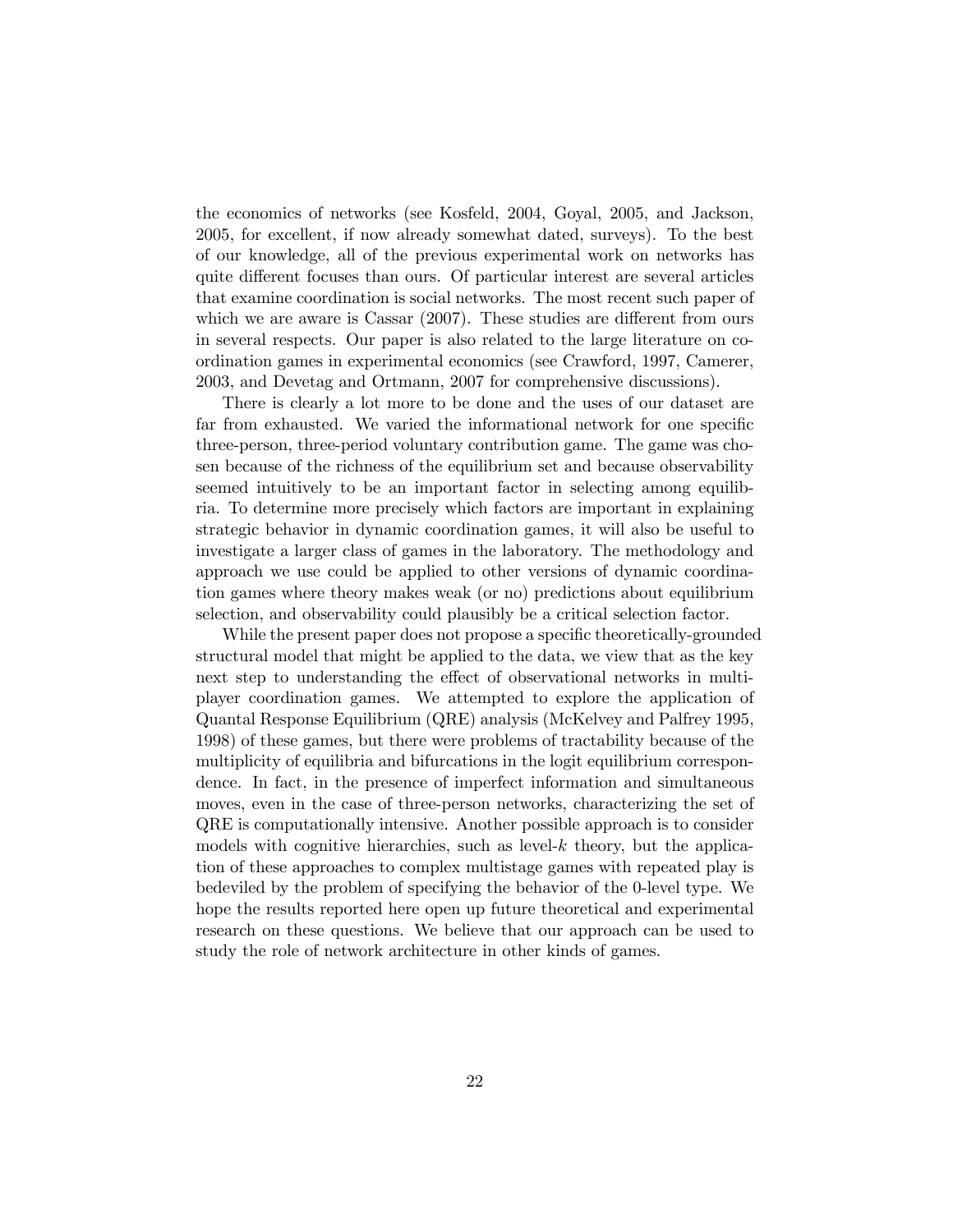## References

- [1] Admati A. and M. Perry (1991) "Joint Projects Without Commitment." Review of Economic Studies 58, pp. 259-276.
- [2] Andreoni J. (1998) "Toward a Theory of Charitable Fund-Raising." Journal of Political Economy **106**, pp. 1186-1213.
- [3] Bagnoli M. and B. Lipman (1992) "Private Provision of Public Goods Can Be Efficient." Public Choice 74, pp. 59-78.
- [4] Ben-Porath E. and E. Dekel (1992) "Signaling future actions and the potential for sacrifice." Journal of Economic Theory 57, pp. 36-51.
- [5] Camerer C. (2003) Behavioral Game Theory: Experiments in Strategic Interaction. Princeton University Press.
- [6] Cassar A. (2007) "Coordination and Cooperation in Local, Random and Small World Networks: Experimental Evidence." Games and Economic Behavior 58, pp. 209-230.
- [7] Choi S., D. Gale and S. Kariv (2008) "Sequential Equilibrium in Monotone Games: Theory-Based Analysis of Experimental Data." Journal of Economic Theory 143, pp. 302-330.
- [8] Crawford V. (1997) "Theory and Experiment in the Analysis of Strategic Interaction." In Advances in Economics and Econometrics: Theory and Applications, Seventh World Congress, vol. I, ed. D. Kreps and K. Wallis. Cambridge University Press.
- [9] Devetag G. and A. Ortmann (2007) "When and why? A critical survey on coordination failure in the laboratory." Experimental Economics 10, pp. 331-344.
- [10] Duffy J. and J. Ochs (2009) "Cooperative Behavior and the Frequency of Social Interaction." Games and Economic Behavior 66, pp. 785-812.
- [11] Duffy J., J. Ochs and L. Vesterlund (2007) "Giving Little by Little: Dynamic Voluntary Contribution Games." Journal of Public Economics 91, pp. 1708-1730.
- [12] Fréchette, G. (2007) "Session-Effects in the Laboratory." Mimeo.
- [13] Gale D. (1995) "Dynamic Coordination Games." Economic Theory 5, pp. 1-18.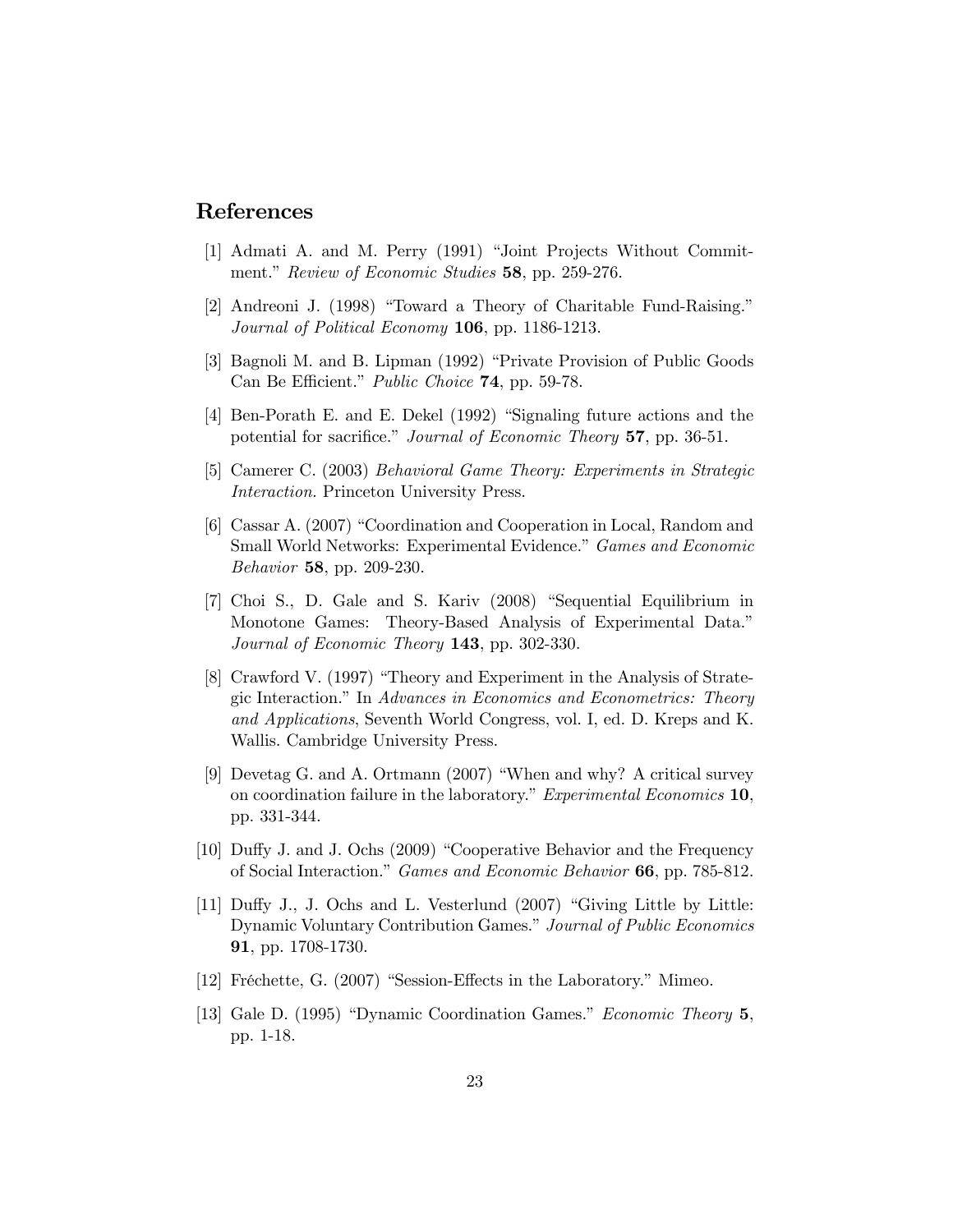- [14] Gale D. (2001) "Monotone Games with Positive Spillovers." Games and Economic Behavior 37, pp. 295-320.
- [15] Goyal S. (2005) "Learning in Networks: A Survey." In Group Formation in Economics; Networks, Clubs and Coalitions, ed. G. Demange and M. Wooders. Cambridge University Press.
- [16] Jackson M. (2005) "A Survey of Models of Network Formation: Stability and Efficiency." In Group Formation in Economics: Networks, Clubs, and Coalitions, ed. G. Demange and M. Wooders. Cambridge University Press.
- [17] Jackson M. (2008) Social and Economic Networks. Princeton University Press.
- [18] Kosfeld M. (2004), "Economic Networks in the Laboratory: A Survey." Review of Network Economics 3, pp. 20-41
- [19] Marx L. and S. Matthews (2000) "Dynamic Voluntary Contribution to a Public Project." Review of Economics Studies 67, pp. 327-358.
- [20] Mckelvey R. and T. Palfrey (1995) "Quantal Response Equilibria for Extensive Form Games." Games and Economic Behavior 10, pp. 6-38.
- [21] Mckelvey R. and T. Palfrey (1998) "Quantal Response Equilibria for Extensive Form Games." Experimental Economics 1, pp. 9-41.
- [22] Schelling T. (1960) The strategy of conflict. Harvard University Press.
- [23] Selten. R. (1975) "Reexamination of the perfectness concept for equilibrium points in extensive games." International Journal of Game Theory 4, pp. 25-55.
- [24] van Damme E. (1989) "Stable equilibria and forward induction." Journal of Economic Theory 48, pp. 476-496.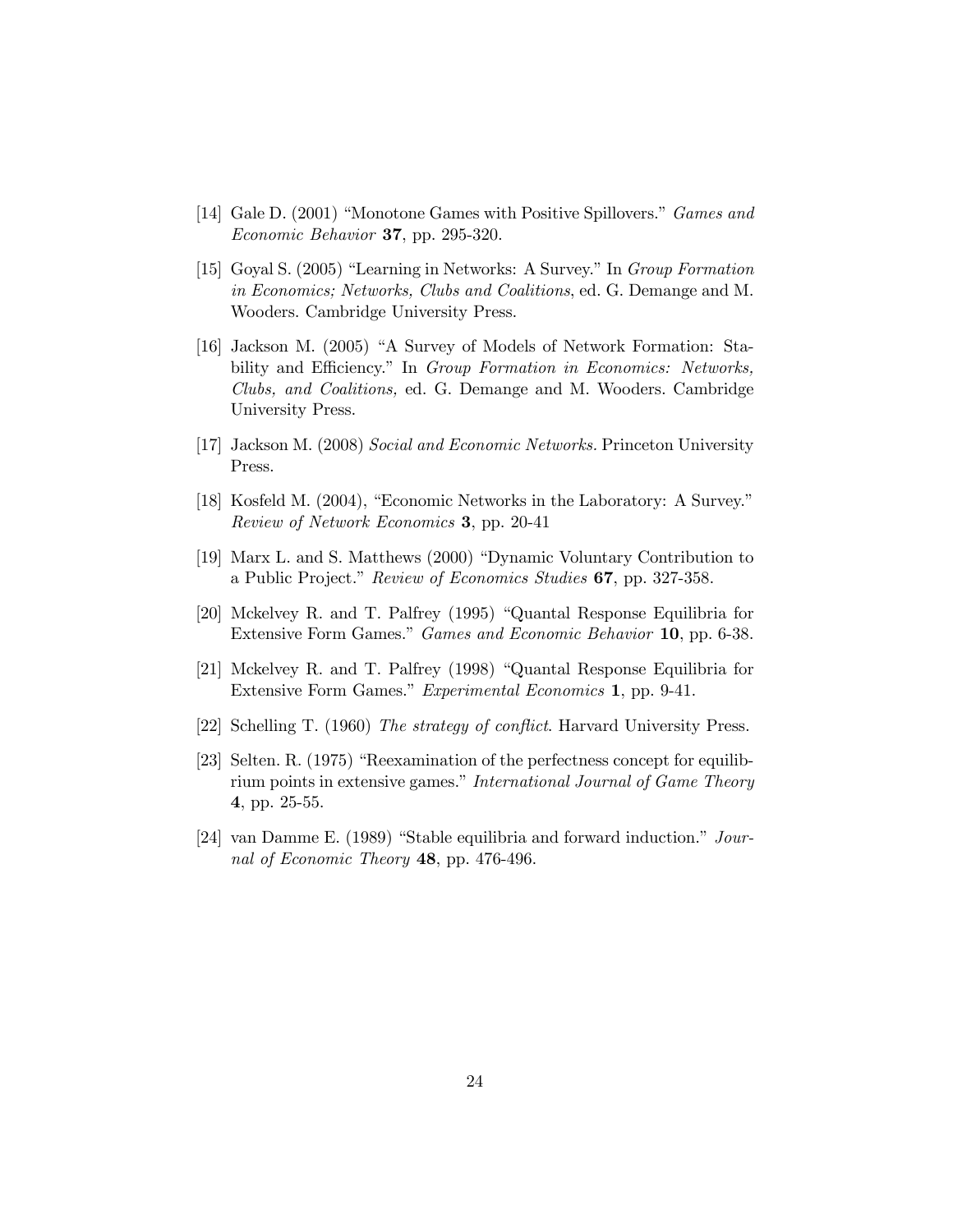| <b>Network</b>  |       | Total contributions | Under | Provision |              |       |
|-----------------|-------|---------------------|-------|-----------|--------------|-------|
|                 |       |                     |       |           | contribution |       |
| Empty           | 0.092 | 0.390               | 0.404 | 0.114     | 0.482        | 0.518 |
| One-link        | 0.071 | 0.264               | 0.462 | 0.202     | 0.336        | 0.664 |
| Line            | 0.087 | 0.215               | 0.570 | 0.128     | 0.302        | 0.698 |
| Star-out        | 0.146 | 0.092               | 0.683 | 0.078     | 0.238        | 0.762 |
| Star-in         | 0.087 | 0.276               | 0.462 | 0.175     | 0.364        | 0.636 |
| Pair            | 0.098 | 0.316               | 0.444 | 0.142     | 0.415        | 0.585 |
| <b>Complete</b> | 0.076 | 0.225               | 0.505 | 0.193     | 0.302        | 0.698 |

Table 1. The total number of contributions and provision rate by network

Wilcoxon (Mann-Whitney) rank-sum test - under (white) / over (gray)

|          | Empty | One-link | Line  | Star-out | Star-in | Pair  |       | Complete Provision |
|----------|-------|----------|-------|----------|---------|-------|-------|--------------------|
| Empty    |       | 0.000    | 0.469 | 0.046    | 0.006   | 0.179 | 0.003 |                    |
| One-link | 0.000 | $-$      | 0.001 | 0.000    | 0.264   | 0.011 | 0.756 | 0.000              |
| Line     | 0.000 | 0.243    | $-$   | 0.005    | 0.029   | 0.504 | 0.013 | 0.000              |
| Star-out | 0.000 | 0.001    | 0.015 | $-$      | 0.000   | 0.001 | 0.000 | 0.000              |
| Star-in  | 0.000 | 0.355    | 0.026 | 0.000    | $ -$    | 0.137 | 0.523 | 0.000              |
| Pair     | 0.028 | 0.011    | 0.000 | 0.000    | 0.084   |       | 0.059 | 0.028              |
| Complete | 0.000 | 0.346    | 0.996 | 0.048    | 0.078   | 0.002 |       | 0.000              |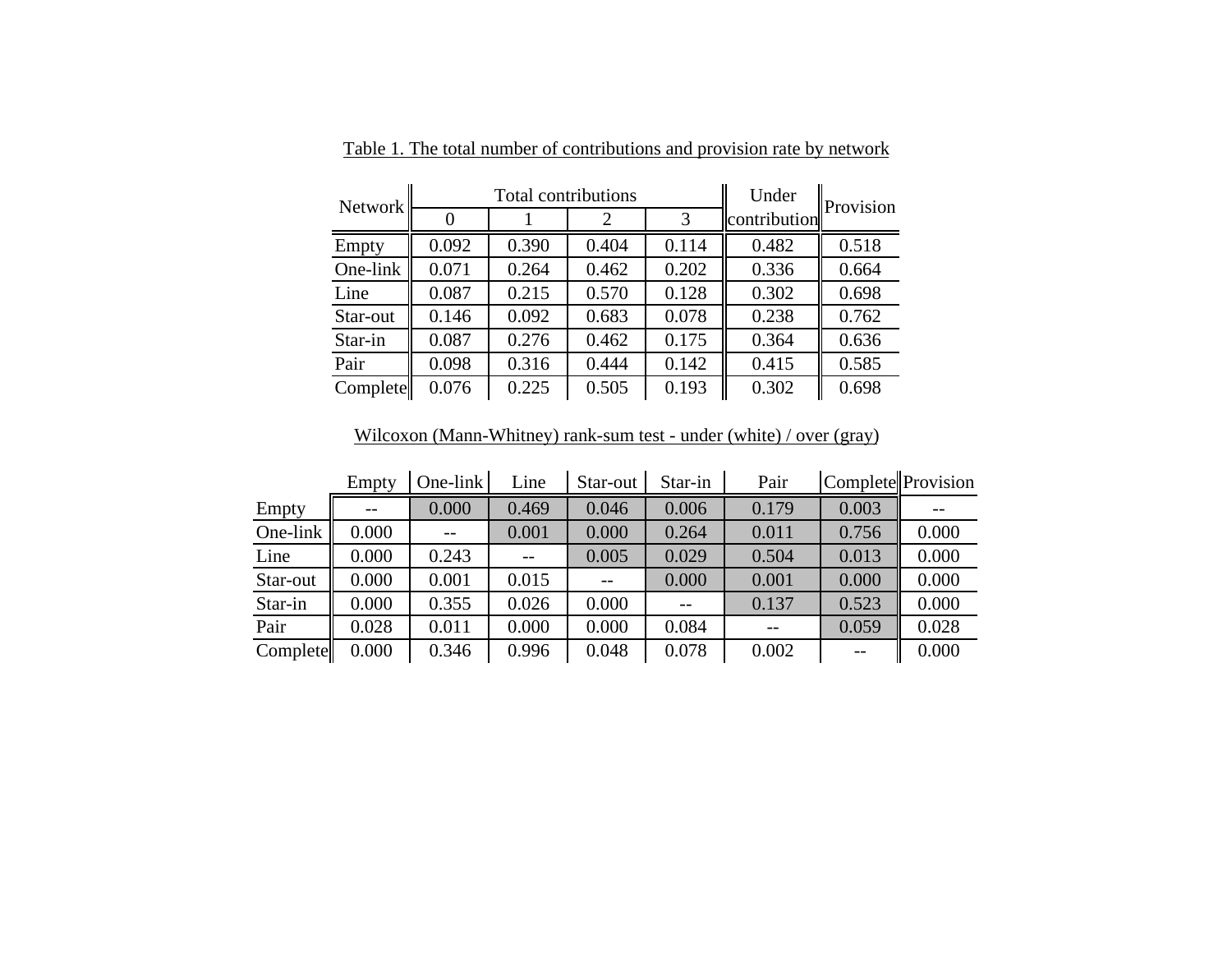| <b>Network</b> |                | <b>Total contributions</b> |       |       |       | Under        |           |
|----------------|----------------|----------------------------|-------|-------|-------|--------------|-----------|
|                | Session        | $\overline{0}$             |       | 2     | 3     | contribution | Provision |
|                | 1              | 0.080                      | 0.510 | 0.360 | 0.050 | 0.590        | 0.410     |
| Empty          | $\overline{2}$ | 0.040                      | 0.296 | 0.528 | 0.136 | 0.336        | 0.664     |
|                | 3              | 0.120                      | 0.389 | 0.364 | 0.127 | 0.509        | 0.491     |
|                | 1              | 0.064                      | 0.224 | 0.480 | 0.232 | 0.288        | 0.712     |
| On-link        | $\overline{2}$ | 0.160                      | 0.320 | 0.390 | 0.130 | 0.480        | 0.520     |
|                | 3              | 0.036                      | 0.262 | 0.484 | 0.218 | 0.298        | 0.702     |
|                | 1              | 0.120                      | 0.160 | 0.592 | 0.128 | 0.280        | 0.720     |
| Line           | $\overline{2}$ | 0.040                      | 0.166 | 0.697 | 0.097 | 0.206        | 0.794     |
|                | 3              | 0.100                      | 0.267 | 0.487 | 0.147 | 0.367        | 0.633     |
|                | 1              | 0.220                      | 0.153 | 0.547 | 0.080 | 0.373        | 0.627     |
| Star-out       | $\overline{2}$ | 0.184                      | 0.064 | 0.704 | 0.048 | 0.248        | 0.752     |
|                | 3              | 0.093                      | 0.073 | 0.743 | 0.090 | 0.167        | 0.833     |
|                | $\mathbf{1}$   | 0.016                      | 0.136 | 0.744 | 0.104 | 0.152        | 0.848     |
| Star-in        | $\overline{2}$ | 0.136                      | 0.344 | 0.376 | 0.144 | 0.480        | 0.520     |
|                | 3              | 0.097                      | 0.307 | 0.380 | 0.217 | 0.403        | 0.597     |
|                |                | 0.133                      | 0.273 | 0.413 | 0.180 | 0.407        | 0.593     |
| Pair           | $\overline{2}$ | 0.100                      | 0.280 | 0.510 | 0.110 | 0.380        | 0.620     |
|                | 3              | 0.080                      | 0.350 | 0.437 | 0.133 | 0.430        | 0.570     |

Table 1-Alt. The total number of contributions and provision rate by session

Wilcoxon (Mann-Whitney) rank-sum test - under (white) / over (gray)

|          | Empty | One-link | Line  | Star-out | Star-in | Pair  | Provision |
|----------|-------|----------|-------|----------|---------|-------|-----------|
| Empty    |       | 0.127    | 0.513 | 0.275    | 0.275   | 0.513 |           |
| One-link | 0.127 |          | 0.127 | 0.050    | 0.275   | 0.275 | 0.127     |
| Line     | 0.127 | 0.275    |       | 0.050    | 0.513   | 0.513 | 0.127     |
| Star-out | 0.127 | 0.275    | 0.827 |          | 0.050   | 0.050 | 0.127     |
| Star-in  | 0.275 | 1.000    | 0.513 | 0.513    |         | 0.827 | 0.275     |
| Pair     | 0.513 | 0.513    | 0.050 | 0.050    | 0.827   |       | 0.513     |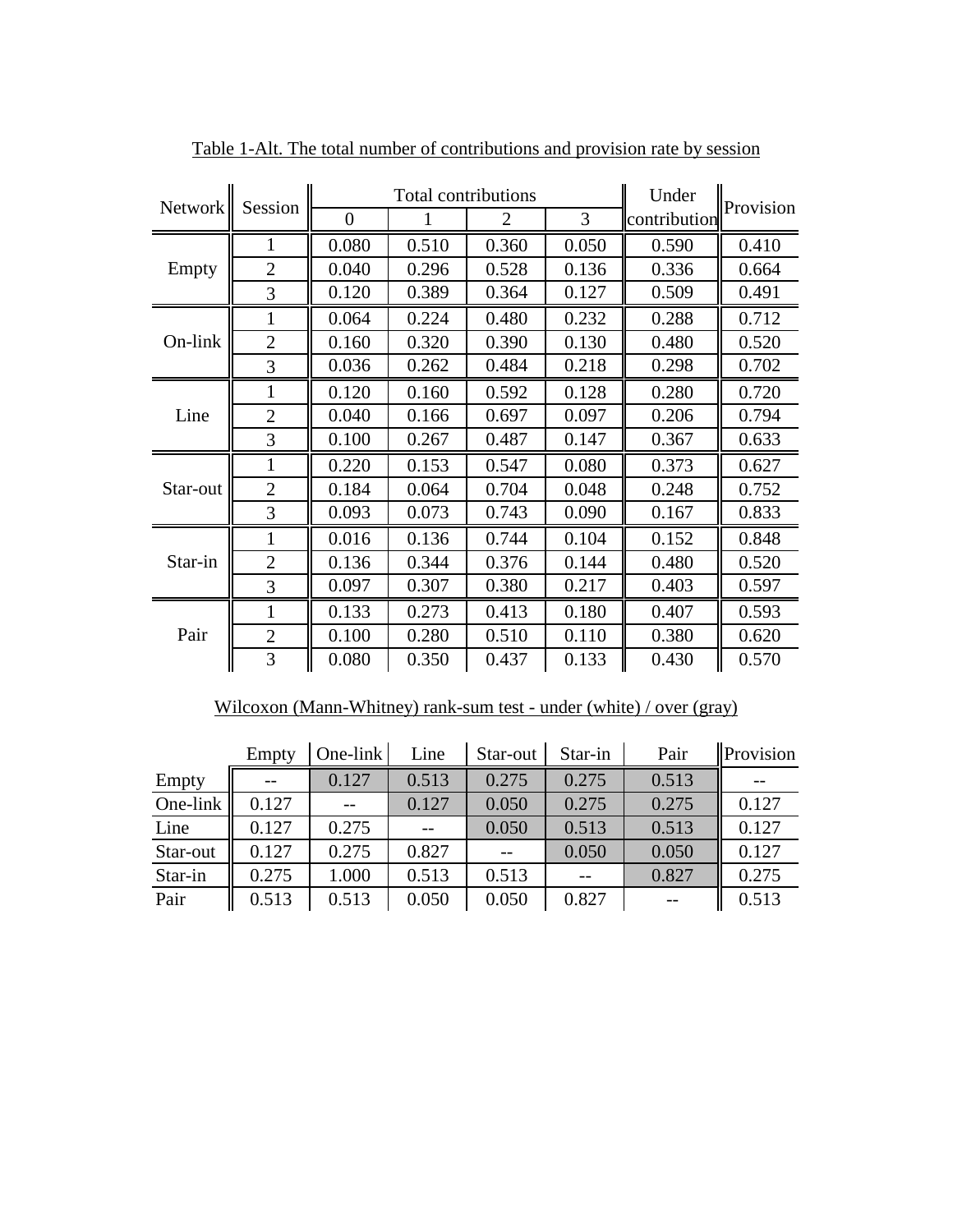| Table 2. The evolution of contributions over time by uninformed and informed types |
|------------------------------------------------------------------------------------|
|------------------------------------------------------------------------------------|

|          | $\Lambda$ . Uninformed and observed |             |             |             |              |  |  |  |  |
|----------|-------------------------------------|-------------|-------------|-------------|--------------|--|--|--|--|
|          |                                     |             | Period      |             | Contribution |  |  |  |  |
|          | Network Position                    |             |             |             | rate         |  |  |  |  |
| One-link | B                                   | 0.578(450)  | 0.432(190)  | 0.213(108)  | 0.811        |  |  |  |  |
| Line     | $\mathcal{C}$                       | 0.657(600)  | 0.121(206)  | 0.160(181)  | 0.747        |  |  |  |  |
| Star-out | B, C                                | 0.395(1150) | 0.191(696)  | 0.066(563)  | 0.543        |  |  |  |  |
| Star-in  | A                                   | 0.571(550)  | 0.250(236)  | 0.175(177)  | 0.735        |  |  |  |  |
|          | Average                             | 0.517(2750) | 0.225(1328) | 0.117(1029) | 0.669        |  |  |  |  |

|  |  | A. Uninformed and observed |  |  |
|--|--|----------------------------|--|--|
|--|--|----------------------------|--|--|

|  | B. Informed and unobserved |
|--|----------------------------|
|  |                            |

|          |                  |             | Contribution |             |       |
|----------|------------------|-------------|--------------|-------------|-------|
|          | Network Position |             |              |             | rate  |
| One-link | A                | 0.140(450)  | 0.248(387)   | 0.409(291)  | 0.618 |
| Line     | A                | 0.100(600)  | 0.046(540)   | 0.146(515)  | 0.267 |
| Star-out | A                | 0.096(575)  | 0.123(520)   | 0.507(456)  | 0.609 |
| Star-in  | B, C             | 0.165(1100) | 0.176(919)   | 0.266(757)  | 0.495 |
|          | Average          | 0.132(2725) | 0.147(2365)  | 0.310(2019) | 0.489 |

# C. Informed and observed

|                                                                                                                               |                  |             | Contribution |             |       |
|-------------------------------------------------------------------------------------------------------------------------------|------------------|-------------|--------------|-------------|-------|
|                                                                                                                               | Network Position |             |              |             | rate  |
| Line<br><u> Tanzania de la contenentación de la contenentación de la contenentación de la contenentación de la contenenta</u> | B                | 0.187(600)  | 0.406(488)   | 0.434(290)  | 0.727 |
| Pair                                                                                                                          | A, B             | 0.255(1100) | 0.306(819)   | 0.283(568)  | 0.630 |
| Complete $A, B, C$                                                                                                            |                  | 0.179(825)  | 0.260(677)   | 0.349(501)  | 0.605 |
|                                                                                                                               | Average          | 0.214(2525) | 0.315(1984)  | 0.340(1359) | 0.645 |

# D. Uninformed and unobserved

|          |                  |             | Contribution |             |       |
|----------|------------------|-------------|--------------|-------------|-------|
|          | Network Position |             |              |             | rate  |
| Empty    | A, B, C          | 0.351(1500) | 0.084(973)   | 0.181(891)  | 0.513 |
| One-link |                  | 0.244(450)  | 0.065(340)   | 0.104(318)  | 0.367 |
| Pair     |                  | 0.265(550)  | 0.064(404)   | 0.082(378)  | 0.369 |
|          | Average          | 0.313(2500) | 0.076(1717)  | 0.142(1587) | 0.455 |

 $() - #$  of obs.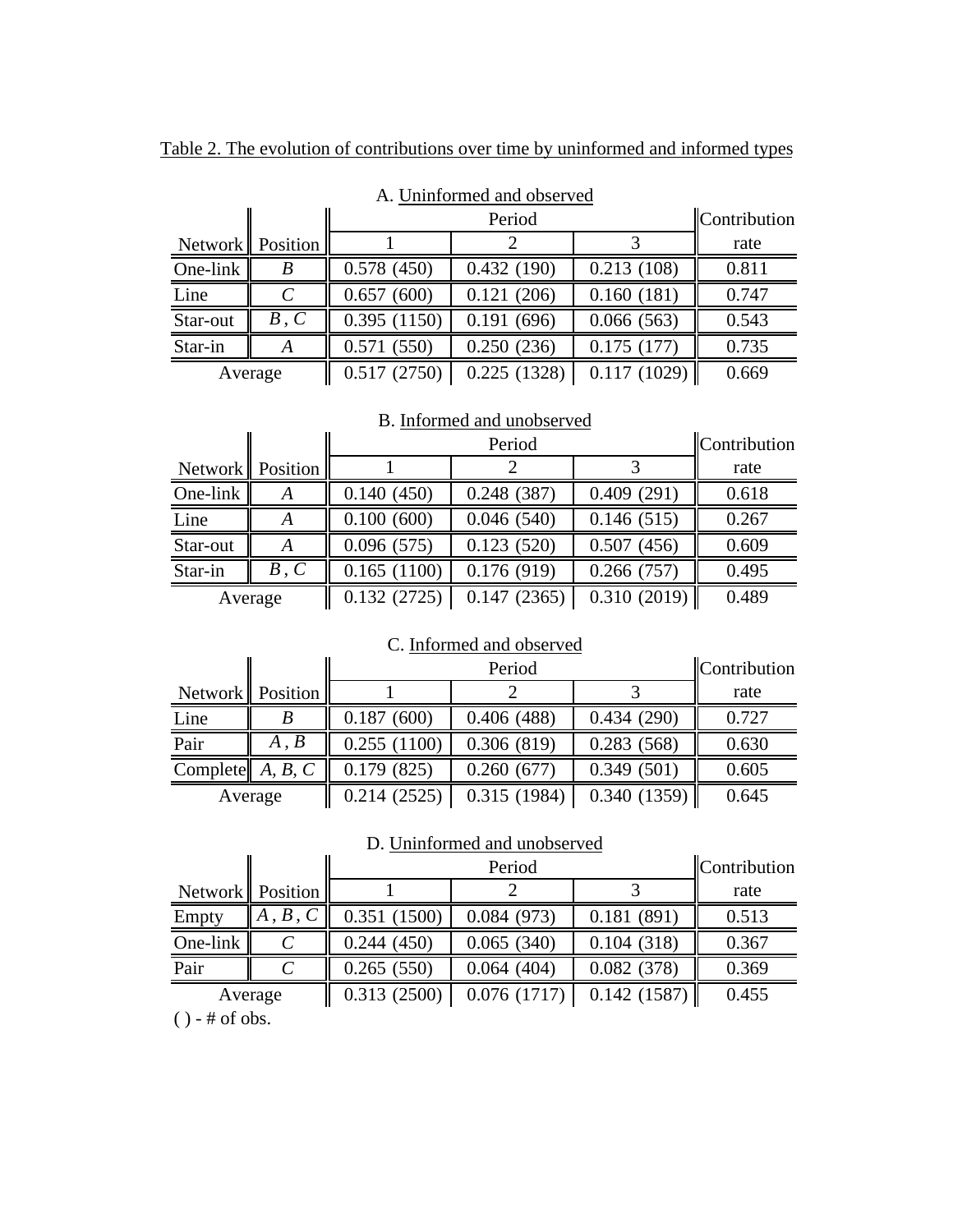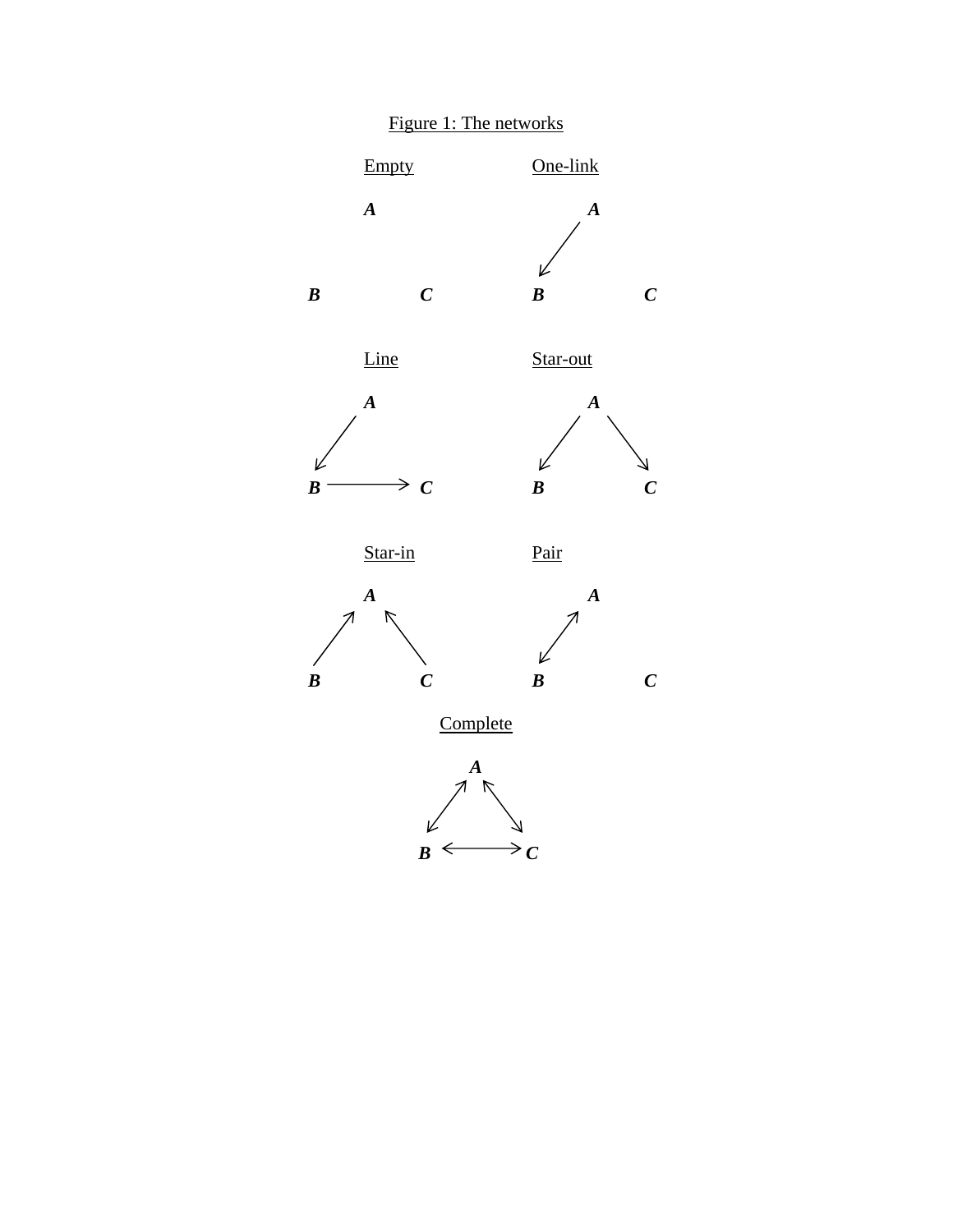# Figure 2. Efficiency rates across networks (sample means and 95 percent confidence intervals)

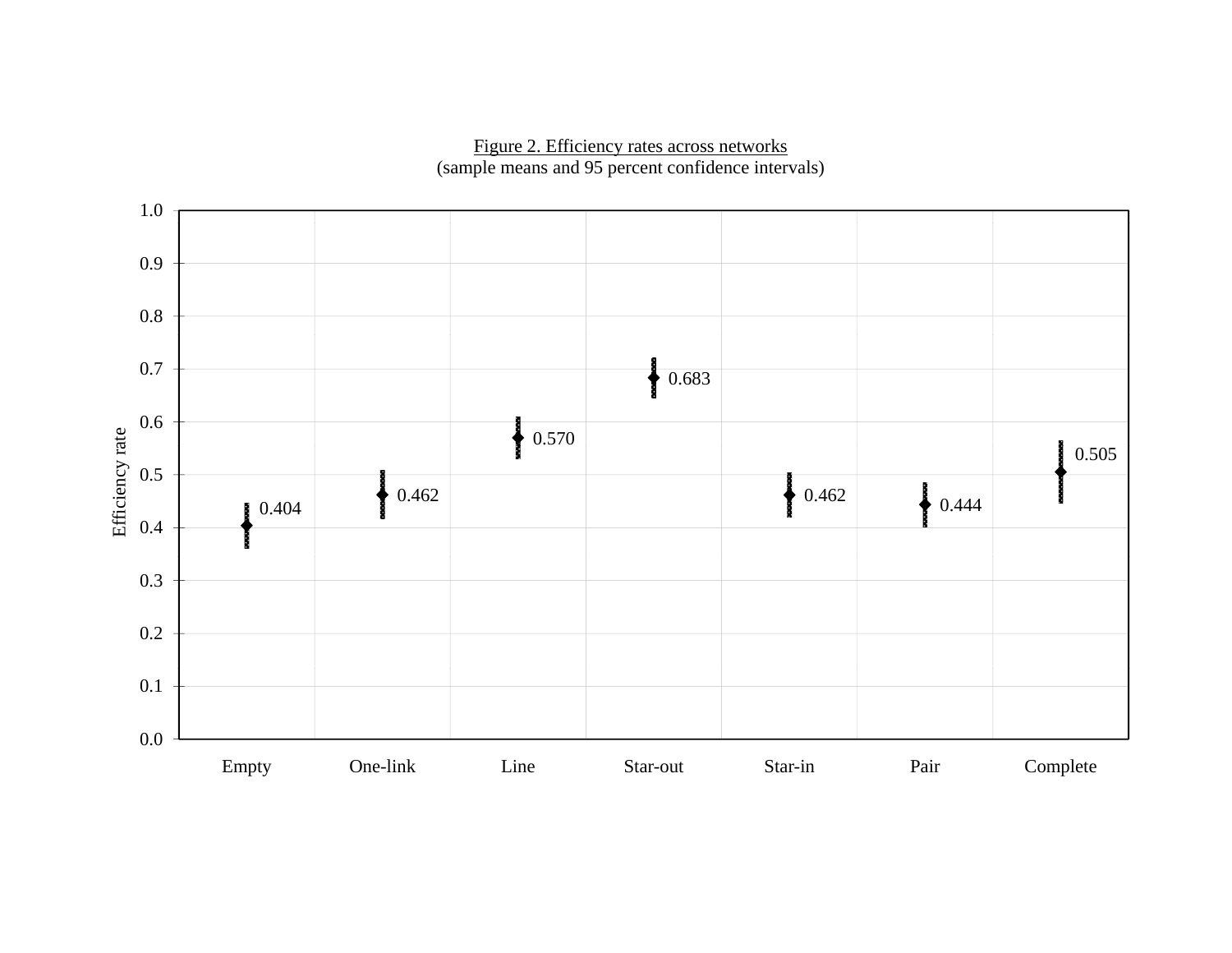



Period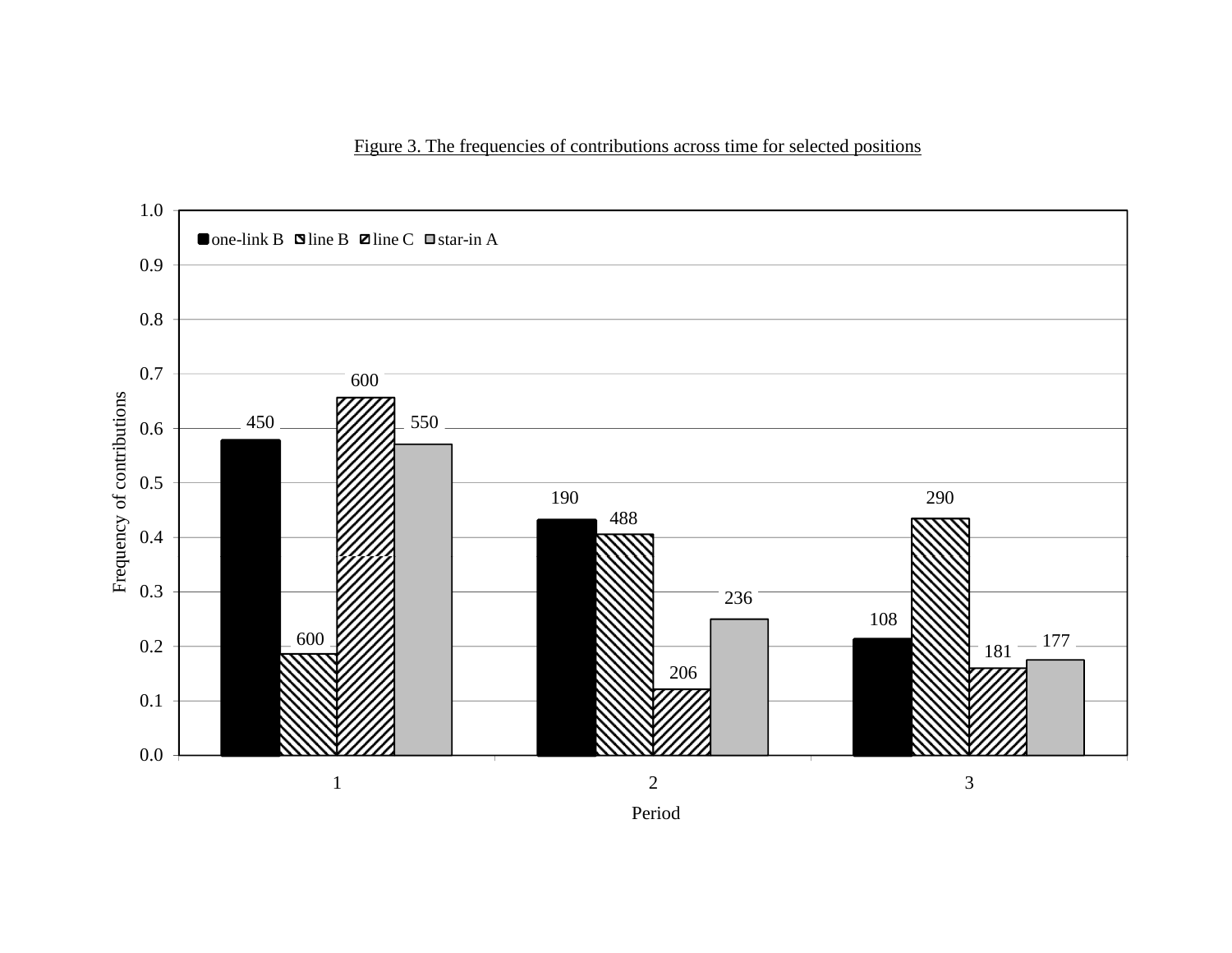

## Figure 4. The frequencies of contribution at payoff-relevant states for selected positions

State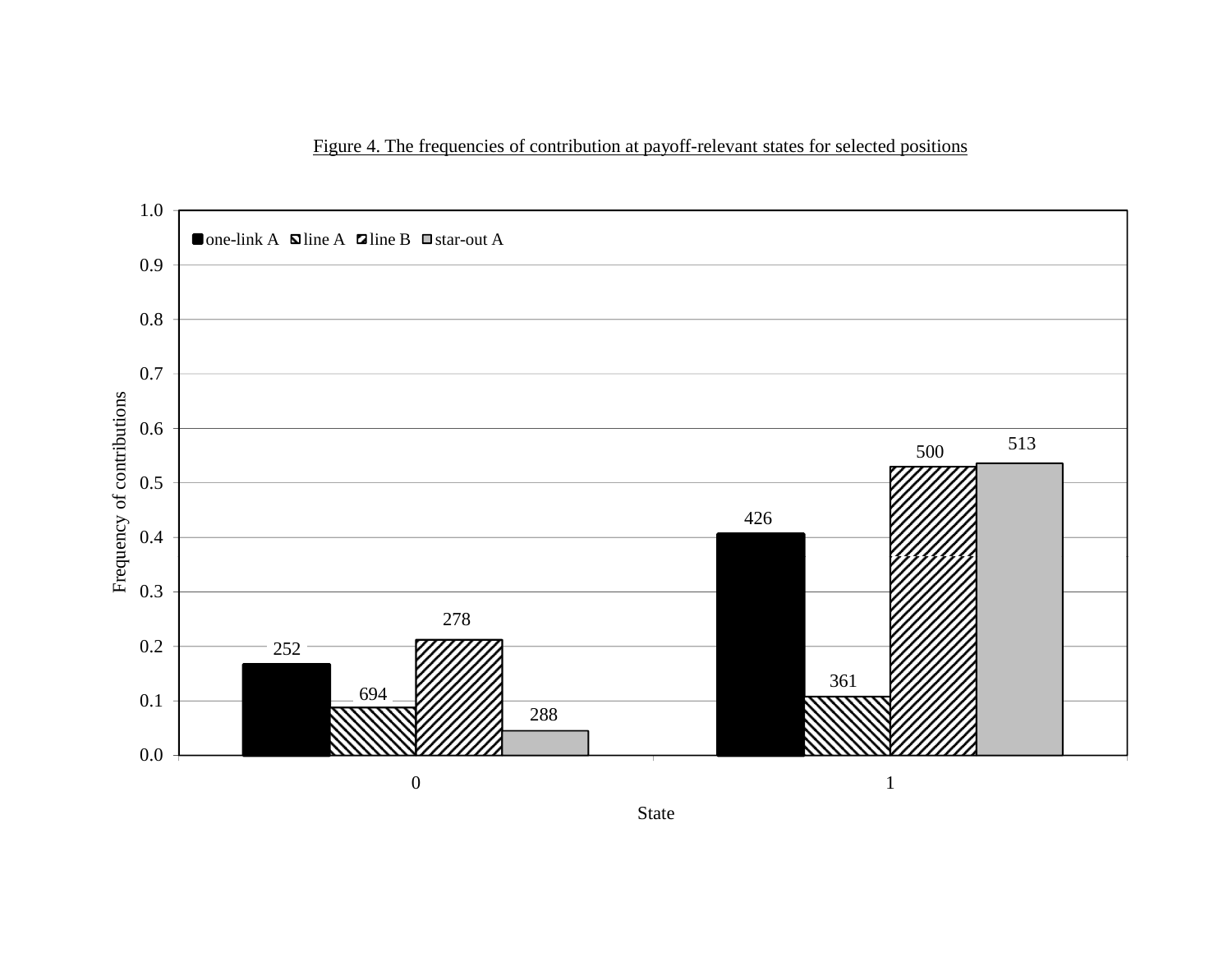

Figure 5. The total contributions across time in the star-out network by subjects in positions *B* and *C*

Period